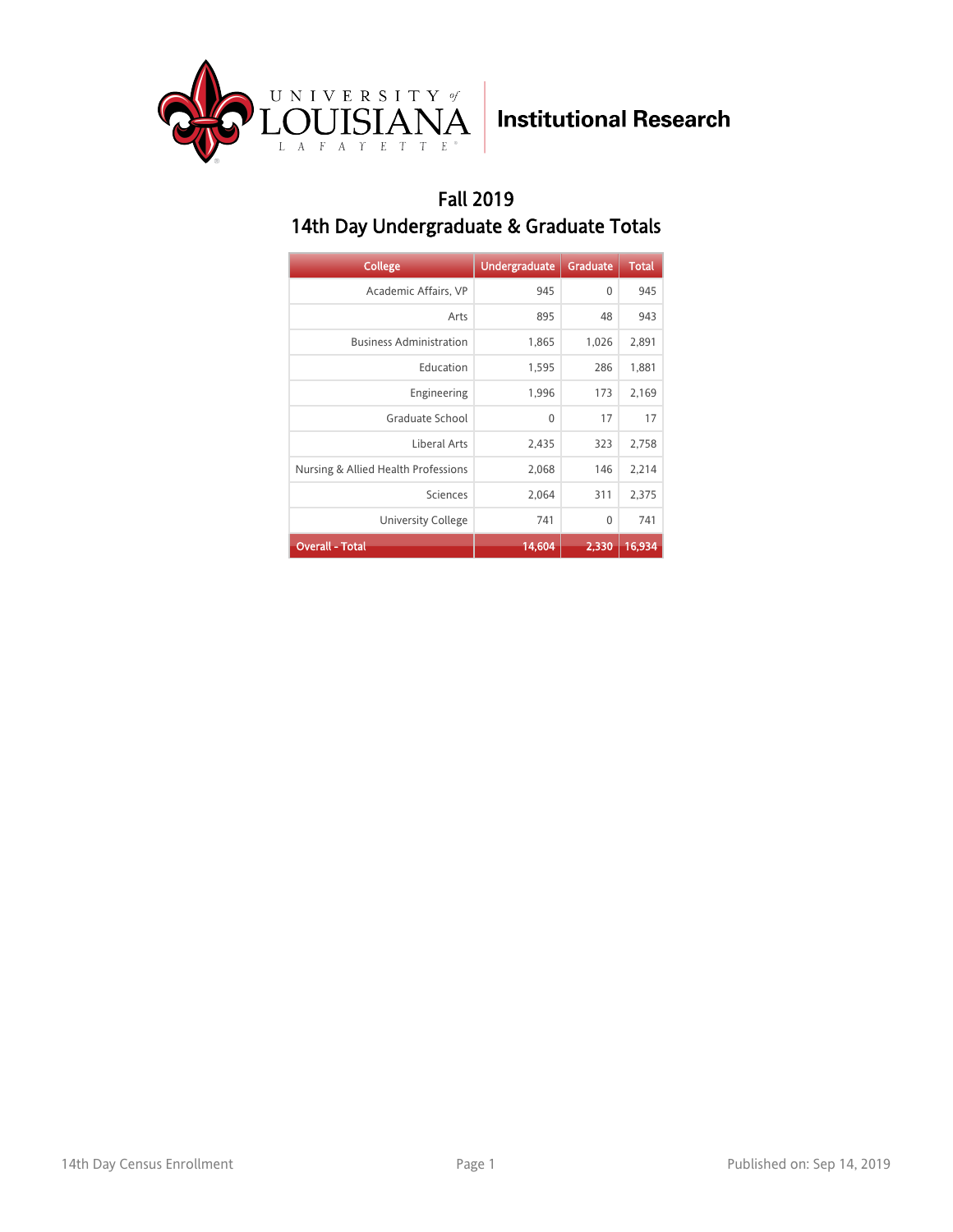

### Academic Affairs, VP Fall 2019 14th Day Undergraduate Enrollment

| <b>College</b>                       | <b>Department</b>          | Program                                 | Concentration  | <b>Undergraduate</b> |
|--------------------------------------|----------------------------|-----------------------------------------|----------------|----------------------|
| Academic Affairs, VP                 | University Connection      | Doors Program - ND DOOR                 |                | 13                   |
|                                      |                            | High School - Dual Enrollment - ND HSDE |                | 851                  |
|                                      |                            | Non-ULL Cross Enrollment - ND XROL      |                | $\overline{4}$       |
|                                      |                            | Post Baccalaureate - ND POST            |                | 20                   |
|                                      |                            | Special Non Degree Undergrad - ND SPEC  |                | 31                   |
|                                      |                            | University Life - ND LIFE               |                | 19                   |
|                                      | Visiting Student - ND VIST |                                         | $\overline{7}$ |                      |
| <b>University Connection - Total</b> |                            |                                         |                | 945                  |
| <b>Academic Affairs, VP - Total</b>  |                            |                                         |                | 945                  |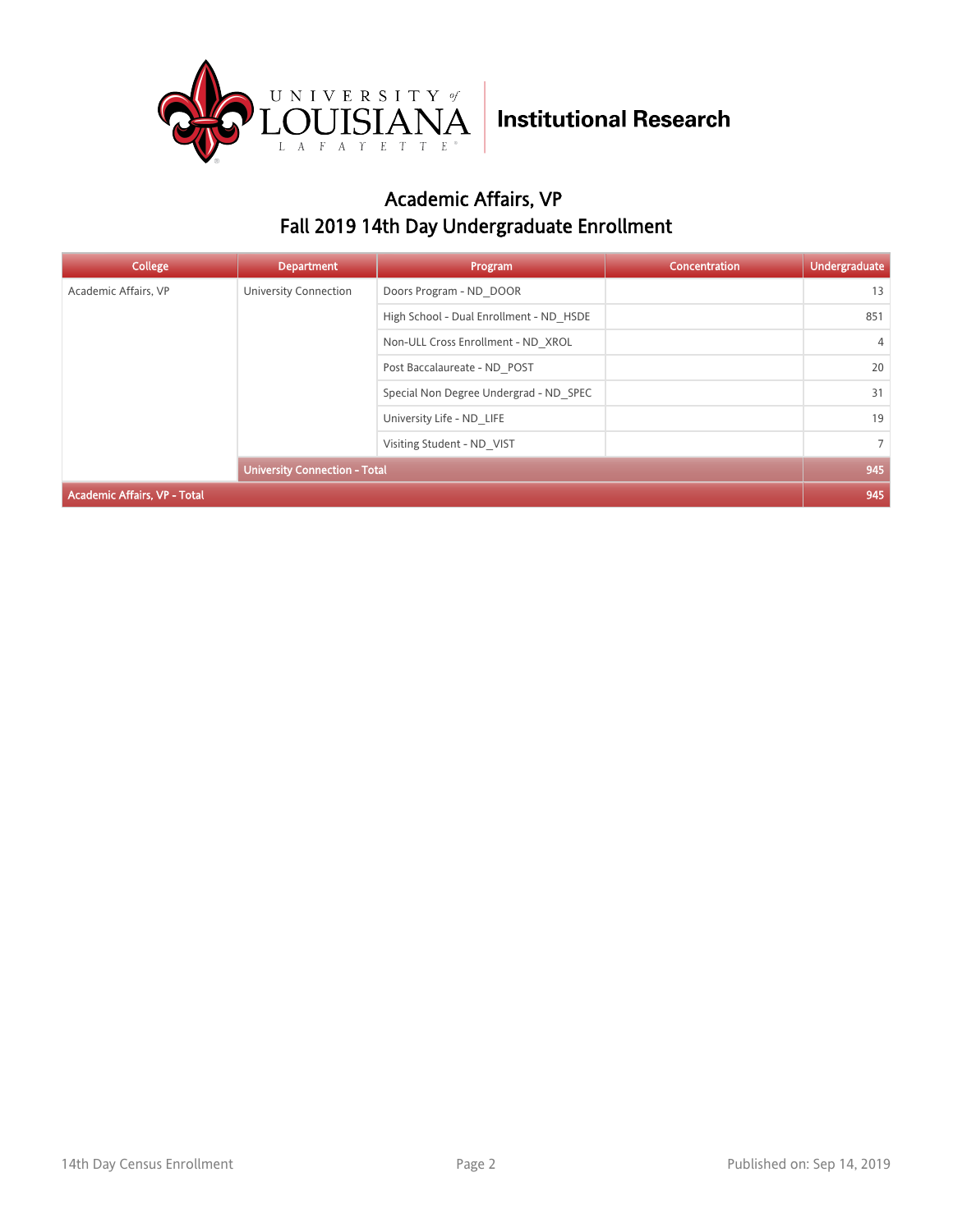

### Business Administration Fall 2019 14th Day Undergraduate Enrollment

| <b>College</b>                         | <b>Department</b>                          | Program                                       | <b>Concentration</b> | <b>Undergraduate</b> |  |
|----------------------------------------|--------------------------------------------|-----------------------------------------------|----------------------|----------------------|--|
| <b>Business Administration</b>         | Accounting                                 | Accounting - BSBA ACCT                        |                      | 426                  |  |
|                                        |                                            | Accounting - PBC CACC                         |                      | 3                    |  |
|                                        | <b>Accounting - Total</b>                  |                                               |                      |                      |  |
|                                        | Economics & Finance                        | Economics - BSBA ECON                         |                      | 54                   |  |
|                                        |                                            | Finance - BSBA FNAN                           |                      | 290                  |  |
|                                        |                                            | Insurance & Risk Management - BSBA INSR       |                      | 36                   |  |
|                                        | <b>Economics &amp; Finance - Total</b>     |                                               |                      | 380                  |  |
|                                        | Management                                 | Management - BSBA MGMO                        |                      | 54                   |  |
|                                        |                                            | Management - BSBA MGMT                        |                      | 609                  |  |
|                                        |                                            | Professional Land/Resource Mgt -<br>BSBA_PLRM |                      | 33                   |  |
|                                        | <b>Management - Total</b>                  |                                               |                      | 696                  |  |
|                                        | Marketing & Hospitality                    | Hospitality Management - BSBA HMGT            |                      | 65                   |  |
|                                        |                                            | Marketing - BSBA MKTG                         |                      | 295                  |  |
|                                        | <b>Marketing &amp; Hospitality - Total</b> |                                               |                      | 360                  |  |
| <b>Business Administration - Total</b> |                                            |                                               |                      | 1,865                |  |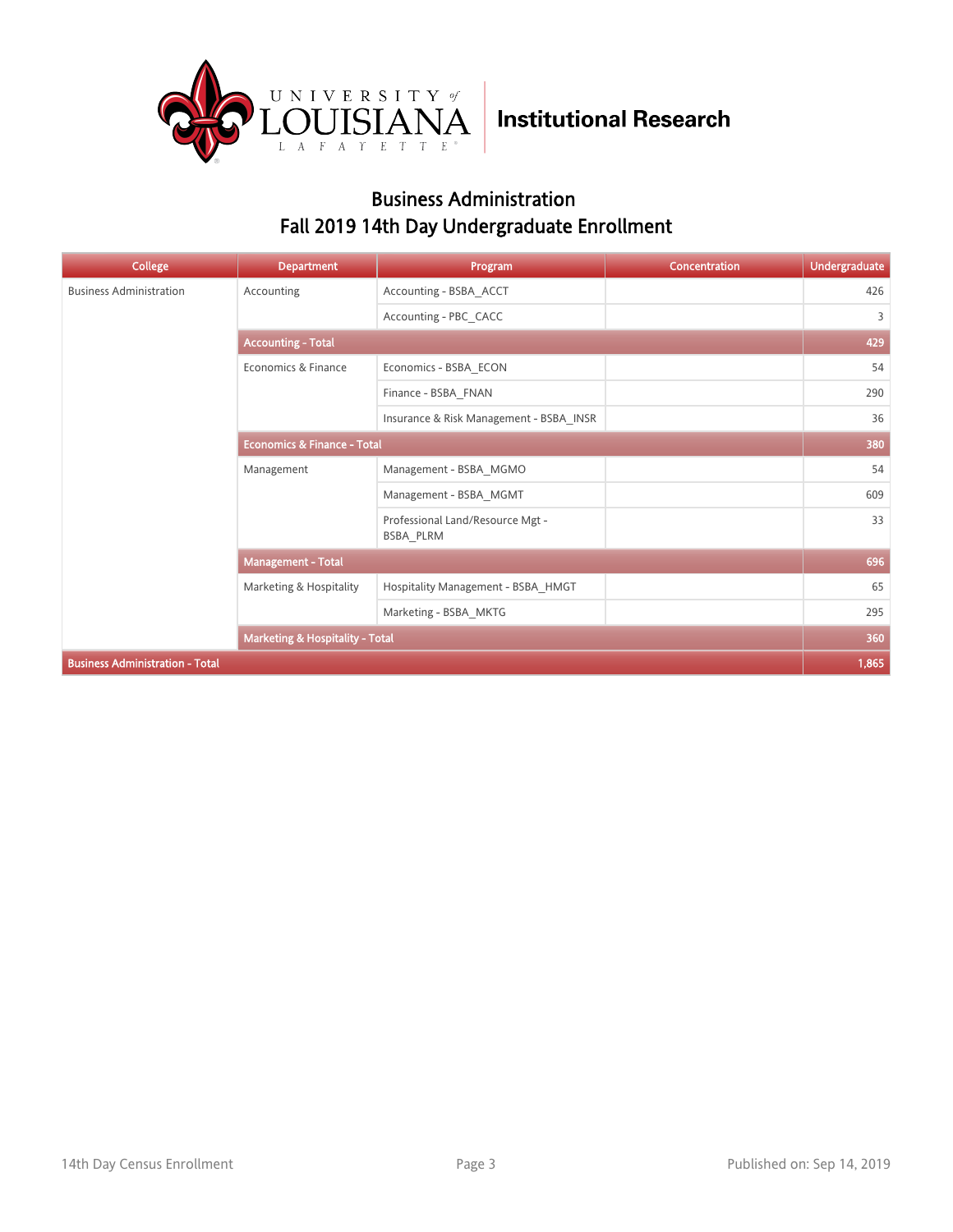

### Arts Fall 2019 14th Day Undergraduate Enrollment

| <b>College</b> | <b>Department</b>                | Program                            | <b>Concentration</b>              | <b>Undergraduate</b> |
|----------------|----------------------------------|------------------------------------|-----------------------------------|----------------------|
| Arts           | Architecture                     | Architectural Studies - BS_ARCS    |                                   | 195                  |
|                | Architecture - Total             |                                    |                                   | 195                  |
|                | <b>Industrial Design</b>         | Industrial Design - BOID_INDN      |                                   | 82                   |
|                | <b>Industrial Design - Total</b> |                                    |                                   | 82                   |
|                | <b>Interior Design</b>           | Interior Design - BID_INDS         |                                   | 94                   |
|                | <b>Interior Design - Total</b>   |                                    |                                   | 94                   |
|                | Music                            | Music - BA_MUSC                    | Music Business - MBUS             | 68                   |
|                |                                  |                                    | <b>Traditional Music - TMUS</b>   | $\mathbf{1}$         |
|                |                                  |                                    |                                   | $10\,$               |
|                |                                  | Music - BA_MUSC - Total            |                                   | 79                   |
|                |                                  | Music - BM_MUS                     | Jazz Studies - JAZZ               | $\overline{2}$       |
|                |                                  |                                    | Music Media - MMED                | 33                   |
|                |                                  |                                    | Performance - PERF                | 19                   |
|                |                                  |                                    | Piano Pedagogy - PPED             | $\overline{2}$       |
|                |                                  |                                    | Theory and Composition - TCOM     | 7 <sup>1</sup>       |
|                |                                  |                                    |                                   | 18                   |
|                |                                  | Music - BM_MUS - Total             |                                   | 81                   |
|                | Music - Total                    |                                    |                                   | 160                  |
|                | Performing Arts                  | Performing Arts - BFA_PFAR         | Acting - ACT                      | $\mathbf{1}$         |
|                |                                  |                                    | Dance - DANC                      | 23                   |
|                |                                  |                                    | Design/Technology - DT            | $\overline{2}$       |
|                |                                  |                                    | Theatre - THEA                    | $28\,$               |
|                |                                  |                                    |                                   | $\overline{2}$       |
|                |                                  | Performing Arts - BFA_PFAR - Total |                                   | 56                   |
|                | <b>Performing Arts - Total</b>   |                                    |                                   | 56                   |
|                | Visual Arts                      | Visual Arts - BFA_VIAR             | Ceramics - CERM                   | $\overline{3}$       |
|                |                                  |                                    | Computer Art and Animation - CART | 101                  |
|                |                                  |                                    | Graphic Design - GDSG             | $90\,$               |
|                |                                  |                                    | Metalwork and Jewelry - MEJE      | 6                    |
|                |                                  |                                    | New Media and Digital Art - NMED  | 26                   |
|                |                                  |                                    | Painting - PNTG                   | 19                   |
|                |                                  |                                    | Photography - PHOT                | 11                   |
|                |                                  |                                    | Printmaking - PRMG                | $10\,$               |
|                |                                  |                                    |                                   |                      |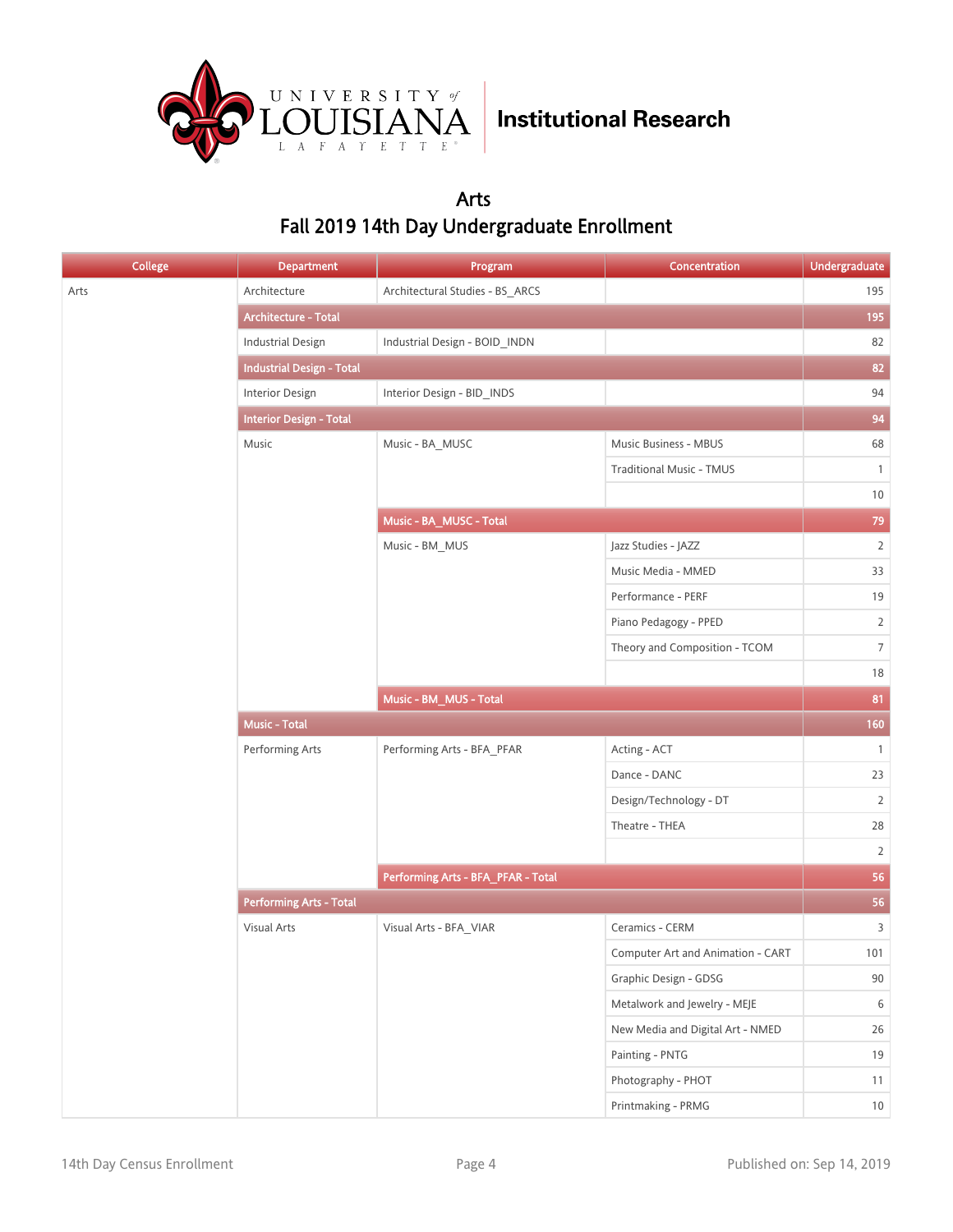

Arts Fall 2019 14th Day Undergraduate Enrollment

| College      | <b>Department</b>          | Program                        | <b>Concentration</b> | Undergraduate |
|--------------|----------------------------|--------------------------------|----------------------|---------------|
| Arts         | Visual Arts                | Visual Arts - BFA VIAR         | Sculpture - SCUL     | 3             |
|              |                            |                                |                      | 39            |
|              |                            | Visual Arts - BFA_VIAR - Total |                      | 308           |
|              | <b>Visual Arts - Total</b> |                                |                      | 308           |
| Arts - Total |                            |                                |                      | 895           |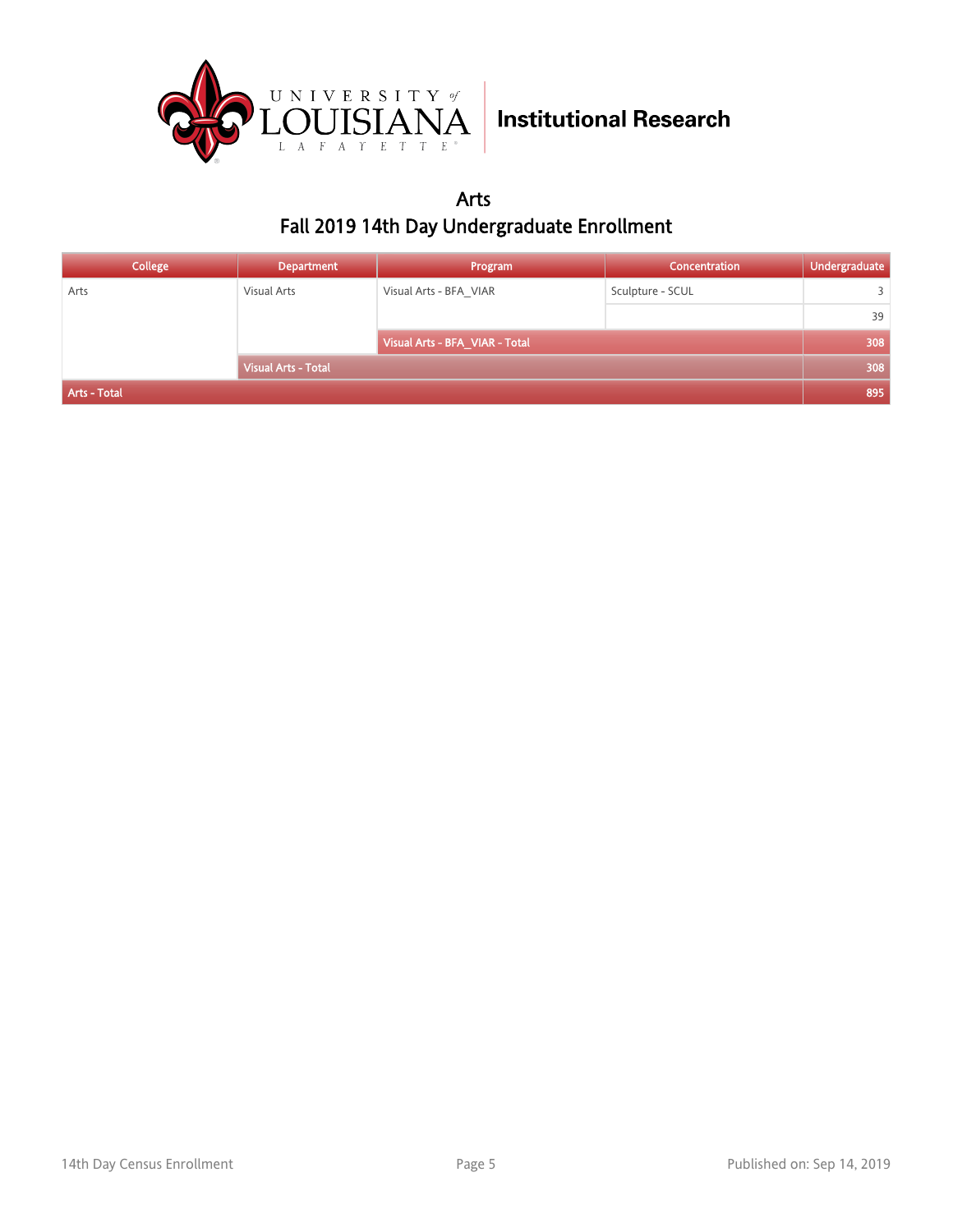

### Education Fall 2019 14th Day Undergraduate Enrollment

| <b>College</b> | <b>Department</b>        | Program                                          | Concentration                           | <b>Undergraduate</b> |
|----------------|--------------------------|--------------------------------------------------|-----------------------------------------|----------------------|
| Education      | Curriculum & Instruction | Add Certification in Education -<br>CERU_EDAD    |                                         | 9                    |
|                |                          | Alt Certification in Education - CERU EDAC       |                                         | 10                   |
|                |                          | Art or Music Education Gr K-12 - BA_EDAM         | Art Education - EDAE                    | 27                   |
|                |                          |                                                  | Instrumental Music Education - EDIN     | 46                   |
|                |                          |                                                  | Vocal Music Education - EDVO            | 16                   |
|                |                          |                                                  |                                         | $\mathbf{1}$         |
|                |                          | Art or Music Education Gr K-12 - BA_EDAM - Total |                                         | 90                   |
|                |                          | Early Childhood Ed Gr PK-3 - BS_EDPK             |                                         | 153                  |
|                |                          | Early Childhood Ed Gr PK-3 - PBC EDPK            |                                         | $\overline{1}$       |
|                |                          | Elementary Education Gr 1-5 - BS_EDEL            |                                         | 220                  |
|                |                          | Elementary Education Gr 1-5 - PBC EDEL           |                                         | 2                    |
|                |                          | French Education Gr K-12 - PBC EDFR              |                                         | $\overline{2}$       |
|                |                          | Health & Phys Ed Gr K-12 - PBC_EDPE              |                                         | $\overline{2}$       |
|                |                          | Middle School Education Gr 4-8 - BS_EDMD         | <b>English Education - EDEN</b>         | 3                    |
|                |                          |                                                  | <b>General Science Education - EDGS</b> | 3                    |
|                |                          |                                                  | Mathematics Education - EDMA            | 9                    |
|                |                          |                                                  | Social Studies Education - EDSS         | $\overline{2}$       |
|                |                          |                                                  |                                         | $\mathbf{1}$         |
|                |                          | Middle School Education Gr 4-8 - BS_EDMD - Total |                                         | 18                   |
|                |                          | Middle School Education Gr 4-8 -<br>PBC_EDMD     |                                         | 6                    |
|                |                          | Music Ed-Vocal Gr K-12 - PBC EDVE                |                                         | $\mathbf{1}$         |
|                |                          | Secondary Education & Teaching - BS EDSD         | <b>Biology Education - EDBI</b>         | 12                   |
|                |                          |                                                  | <b>Business Education - EDBU</b>        | 3                    |
|                |                          |                                                  | Chemistry Education - EDCH              | 4                    |
|                |                          |                                                  | Earth Science Education - EDES          | $\mathbf{1}$         |
|                |                          |                                                  | <b>English Education - EDEN</b>         | 58                   |
|                |                          |                                                  | <b>General Science Education - EDGS</b> | 6                    |
|                |                          |                                                  | Mathematics Education - EDMA            | 31                   |
|                |                          |                                                  | Social Studies Education - EDSS         | 67                   |
|                |                          |                                                  | Speech Education - EDSE                 | 6                    |
|                |                          |                                                  |                                         | 8                    |
|                |                          | Secondary Education & Teaching - BS_EDSD - Total |                                         | 196                  |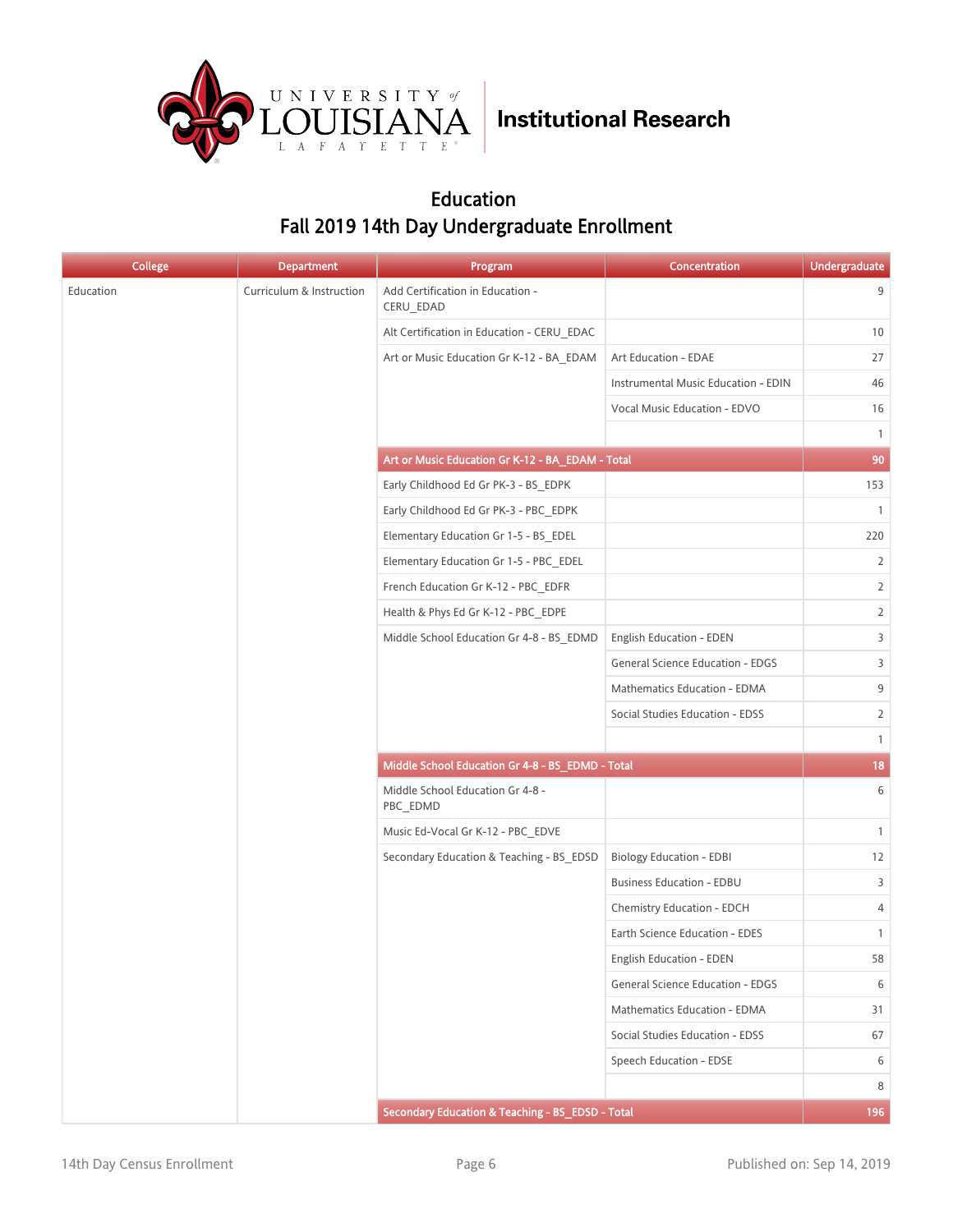

### Education Fall 2019 14th Day Undergraduate Enrollment

| <b>College</b>           | <b>Department</b>                           | Program                                         | Concentration                      | <b>Undergraduate</b> |
|--------------------------|---------------------------------------------|-------------------------------------------------|------------------------------------|----------------------|
| Education                | Curriculum & Instruction                    | Secondary Education Gr 6-12 - PBC EDSD          |                                    | 12                   |
|                          | <b>Curriculum &amp; Instruction - Total</b> |                                                 |                                    | 722                  |
|                          | Kinesiology                                 | Athletic Training - BS EDAT                     |                                    | 8                    |
|                          |                                             | Hlth & PE/Kinesiology Gr K-12 - BS_EDKN         | Exercise Science - EDEX            | 35                   |
|                          |                                             |                                                 | ExSci Fitness Studies - EDFS       | 13                   |
|                          |                                             |                                                 | ExSci Hlth & Fitness Sales - EDHF  | $\overline{3}$       |
|                          |                                             |                                                 | ExSci Pre-Prof Studies - EDPP      | 61                   |
|                          |                                             |                                                 | Health Promotion & Wellness - EDHP | $\mathbf{1}$         |
|                          |                                             |                                                 | Sports Management - EDSM           | $7\overline{ }$      |
|                          |                                             |                                                 |                                    | 5                    |
|                          |                                             | Hlth & PE/Kinesiology Gr K-12 - BS_EDKN - Total |                                    | 125                  |
|                          |                                             | Kinesiology - BS_EDKS                           | ExSci Fitness Studies - EDFS       | 100                  |
|                          |                                             |                                                 | ExSci Hlth & Fitness Sales - EDHF  | 11                   |
|                          |                                             |                                                 | ExSci Pre-Prof Studies - EDPP      | 446                  |
|                          |                                             |                                                 | Health & Phys Ed Gr K-12 - EDPE    | 31                   |
|                          |                                             |                                                 | Health Promotion & Wellness - EDHP | 45                   |
|                          |                                             |                                                 | Sport Management - EDST            | 33                   |
|                          |                                             |                                                 | Sports Management - EDSM           | 59                   |
|                          |                                             |                                                 |                                    | 15                   |
|                          |                                             | Kinesiology - BS_EDKS - Total                   |                                    | 740                  |
|                          | <b>Kinesiology - Total</b>                  |                                                 |                                    | 873                  |
| <b>Education - Total</b> |                                             |                                                 |                                    | 1,595                |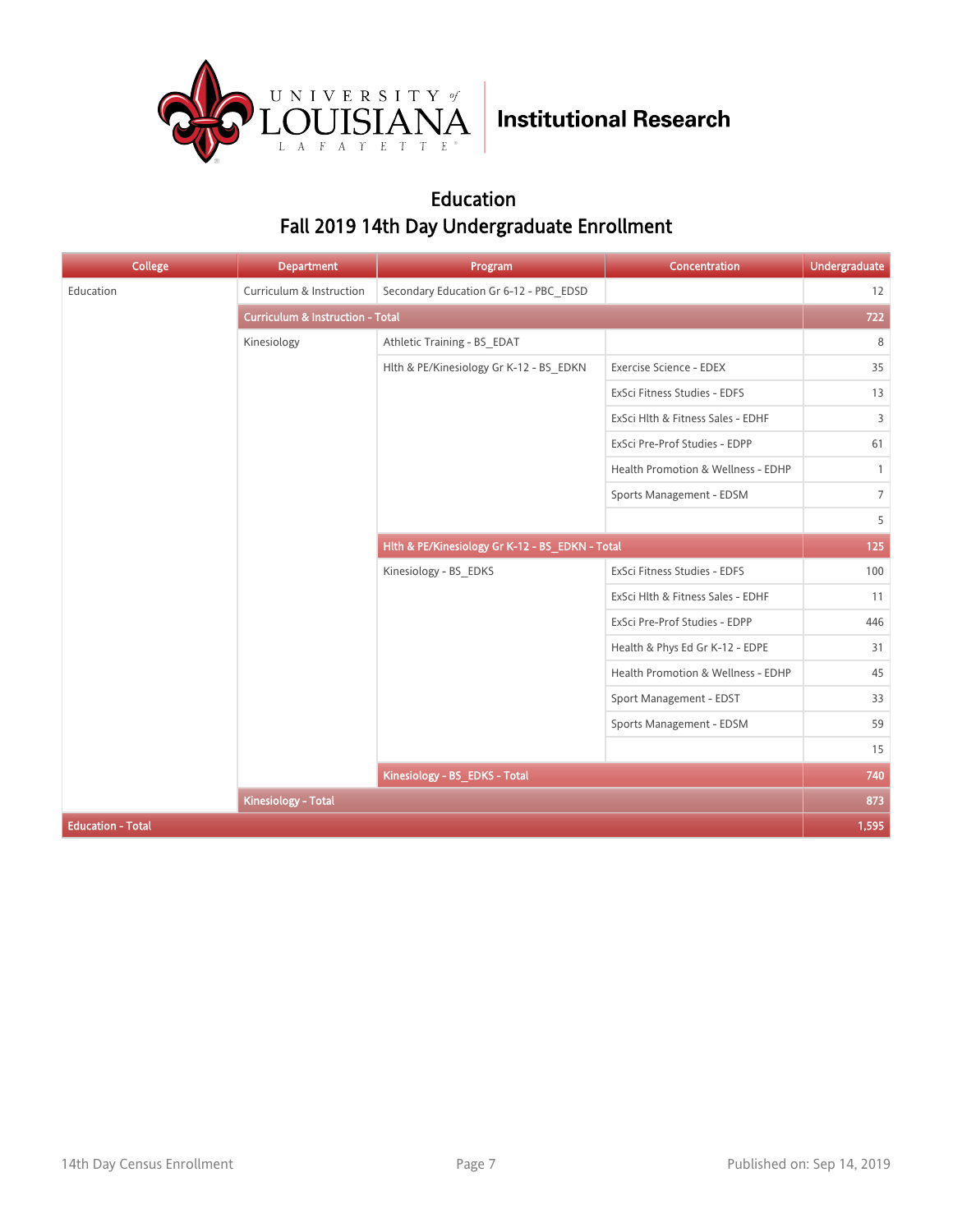

### Engineering Fall 2019 14th Day Undergraduate Enrollment

| <b>College</b>             | <b>Department</b>                             | Program                             | <b>Concentration</b> | <b>Undergraduate</b> |  |  |
|----------------------------|-----------------------------------------------|-------------------------------------|----------------------|----------------------|--|--|
| Engineering                | <b>Chemical Engineering</b>                   | Chemical Engineering - BCHE CHEE    |                      | 315                  |  |  |
|                            |                                               | <b>Chemical Engineering - Total</b> |                      |                      |  |  |
|                            | Civil Engineering                             | Civil Engineering - BCIV CIVE       |                      | 231                  |  |  |
|                            | <b>Civil Engineering - Total</b>              |                                     |                      | 231                  |  |  |
|                            | Electrical & Computer<br>Engr                 | Electrical Engineering - BELE ELEE  |                      | 238                  |  |  |
|                            | <b>Electrical &amp; Computer Engr - Total</b> |                                     |                      | 238                  |  |  |
|                            | Industrial Technology                         | Industrial Technology - BSIT ITEC   |                      | 336                  |  |  |
|                            | <b>Industrial Technology - Total</b>          |                                     |                      | 336                  |  |  |
|                            | Mechanical Engineering                        | Mechanical Engineering - BMEC MCHE  |                      | 716                  |  |  |
|                            | <b>Mechanical Engineering - Total</b>         |                                     |                      | 716                  |  |  |
|                            | Petroleum Engineering                         | Petroleum Engineering - BPET PETE   |                      | 160                  |  |  |
|                            | <b>Petroleum Engineering - Total</b>          |                                     |                      | 160                  |  |  |
| <b>Engineering - Total</b> |                                               |                                     |                      | 1,996                |  |  |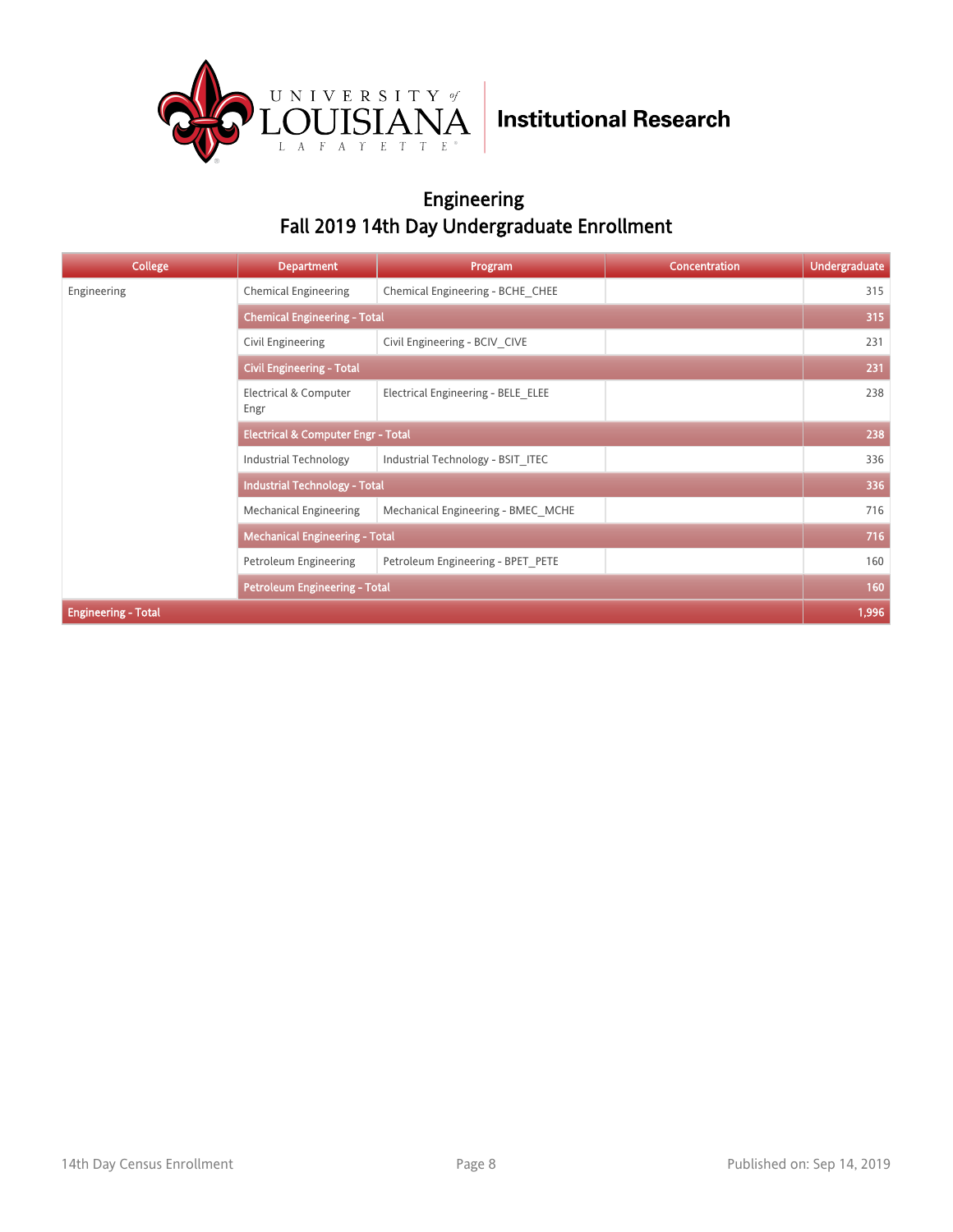

### Liberal Arts Fall 2019 14th Day Undergraduate Enrollment

| <b>College</b> | <b>Department</b>                      | Program                                          | Concentration                                 | <b>Undergraduate</b> |
|----------------|----------------------------------------|--------------------------------------------------|-----------------------------------------------|----------------------|
| Liberal Arts   | College of Liberal Arts                | Moving Image Arts - BA_MIA                       |                                               | 65                   |
|                | <b>College of Liberal Arts - Total</b> |                                                  |                                               | 65                   |
|                | Communication                          | Mass Communications - BA_MCOM                    | Advertising - ADV                             | 14                   |
|                |                                        |                                                  | Broadcasting - BRDC                           | 82                   |
|                |                                        |                                                  | Journalism - JOUR                             | 46                   |
|                |                                        |                                                  |                                               | 13                   |
|                |                                        | Mass Communications - BA_MCOM - Total            |                                               | 155                  |
|                |                                        | Organizational Communication -<br>BA_OCOM        |                                               | 5                    |
|                |                                        | Public Relations - BA_PREL                       |                                               | $30\,$               |
|                |                                        | Strategic Communication - BA_SCOM                | Advertising - ADV                             | 34                   |
|                |                                        |                                                  | Organizational Communication -<br><b>OCOM</b> | 43                   |
|                |                                        |                                                  | <b>Public Relations - PREL</b>                | 90                   |
|                |                                        |                                                  |                                               | $\overline{2}$       |
|                |                                        | <b>Strategic Communication - BA_SCOM - Total</b> |                                               | 169                  |
|                | <b>Communication - Total</b>           |                                                  |                                               |                      |
|                | <b>Communicative Disorders</b>         | Speech Pathology and Audiology -<br>BA_CODI      |                                               | 241                  |
|                | <b>Communicative Disorders - Total</b> |                                                  |                                               | 241                  |
|                | Criminal Justice                       | Criminal Justice - BS_CJUS                       |                                               | 279                  |
|                | <b>Criminal Justice - Total</b>        |                                                  |                                               | 279                  |
|                | English                                | English - BA_ENGL                                | Creative Writing - CW                         | 55                   |
|                |                                        |                                                  | Folklore - FOLK                               | $\overline{2}$       |
|                |                                        |                                                  | Linguistics - LING                            | 21                   |
|                |                                        |                                                  | Literature - LIT                              | 22                   |
|                |                                        |                                                  | Professional Writing - PW                     | 13                   |
|                |                                        |                                                  |                                               | 85                   |
|                |                                        | English - BA_ENGL - Total                        |                                               | 198                  |
|                | <b>English - Total</b>                 |                                                  |                                               | 198                  |
|                | History, Geography, &<br>Phil          | History - BA_HIST                                |                                               | 99                   |
|                | History, Geography, & Phil - Total     |                                                  |                                               | 99                   |
|                | Modern Languages                       | Modern Languages - BA MODL                       | French & Francophone Studies - FRFS           | 10                   |
|                |                                        |                                                  | Spanish - SPAN                                | $6\overline{6}$      |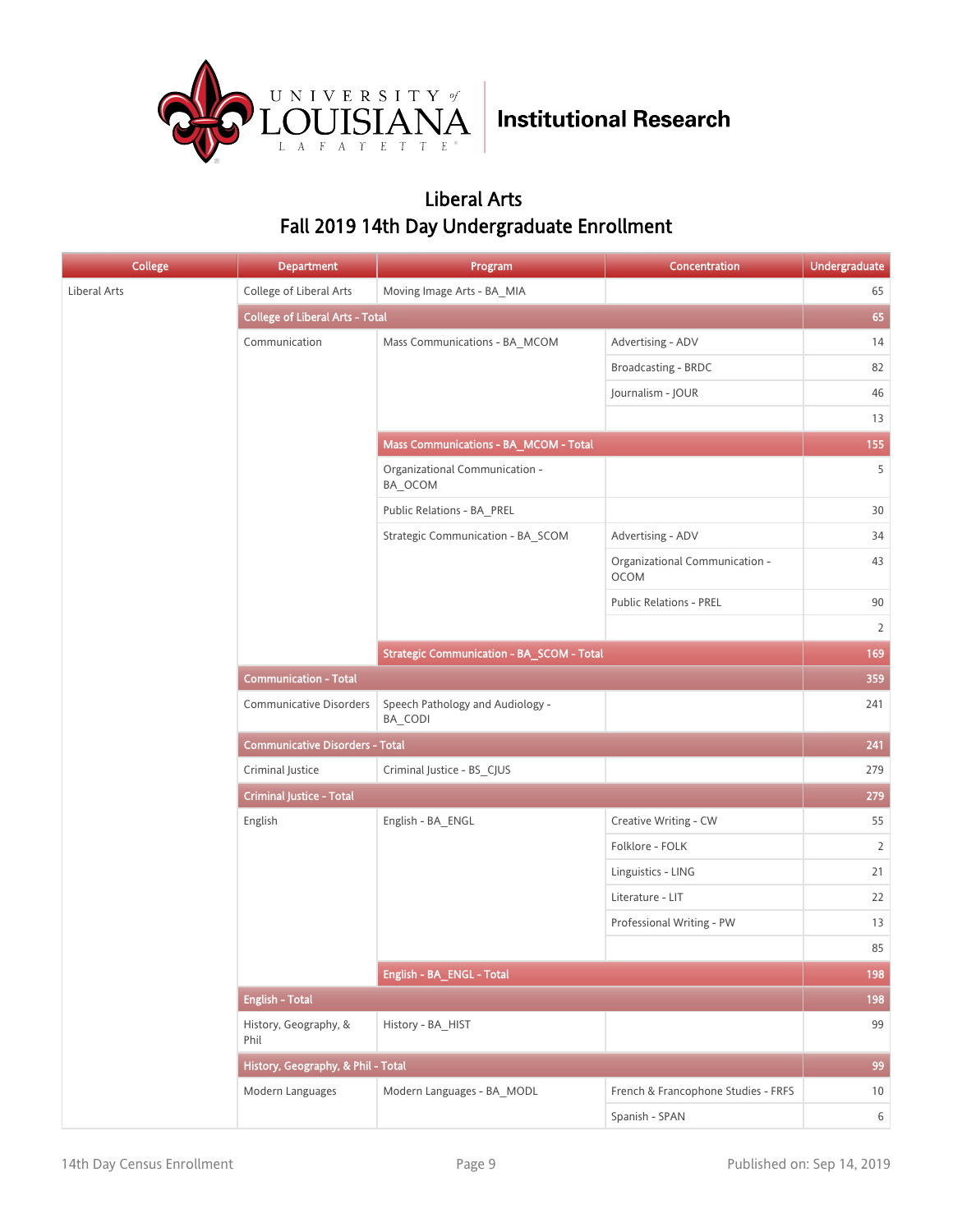

### Liberal Arts Fall 2019 14th Day Undergraduate Enrollment

| College                     | <b>Department</b>                   | Program                            | Concentration                         | <b>Undergraduate</b> |  |  |
|-----------------------------|-------------------------------------|------------------------------------|---------------------------------------|----------------------|--|--|
| Liberal Arts                | Modern Languages                    | Modern Languages - BA MODL         | Spanish Education - SPAE              | $\overline{2}$       |  |  |
|                             |                                     |                                    |                                       | 4                    |  |  |
|                             |                                     | Modern Languages - BA_MODL - Total |                                       |                      |  |  |
|                             | Modern Languages - Total            |                                    |                                       | 22                   |  |  |
|                             | <b>Political Science</b>            | Political Science - BA POLS        | <b>International Relations - INTR</b> | 25                   |  |  |
|                             |                                     |                                    | Pre-Law - PLAW                        | 100                  |  |  |
|                             |                                     |                                    |                                       | 89                   |  |  |
|                             | Political Science - BA_POLS - Total |                                    |                                       | 214                  |  |  |
|                             | <b>Political Science - Total</b>    |                                    |                                       | 214                  |  |  |
|                             | Psychology                          | Psychology - BS_PSYC               | Pre-Medical - PMED                    | 33                   |  |  |
|                             |                                     |                                    |                                       | 612                  |  |  |
|                             | <b>Psychology - Total</b>           |                                    |                                       | 645                  |  |  |
|                             | Soci, Anth, & Child/Fam             | Anthropology - BA ANTH             |                                       | 60                   |  |  |
|                             | Stu                                 | Child and Family Studies - BS_CAFS |                                       | 179                  |  |  |
|                             |                                     | Sociology - BA SOCI                |                                       | 74                   |  |  |
|                             | Soci, Anth, & Child/Fam Stu - Total |                                    |                                       | 313                  |  |  |
| <b>Liberal Arts - Total</b> |                                     |                                    |                                       | 2,435                |  |  |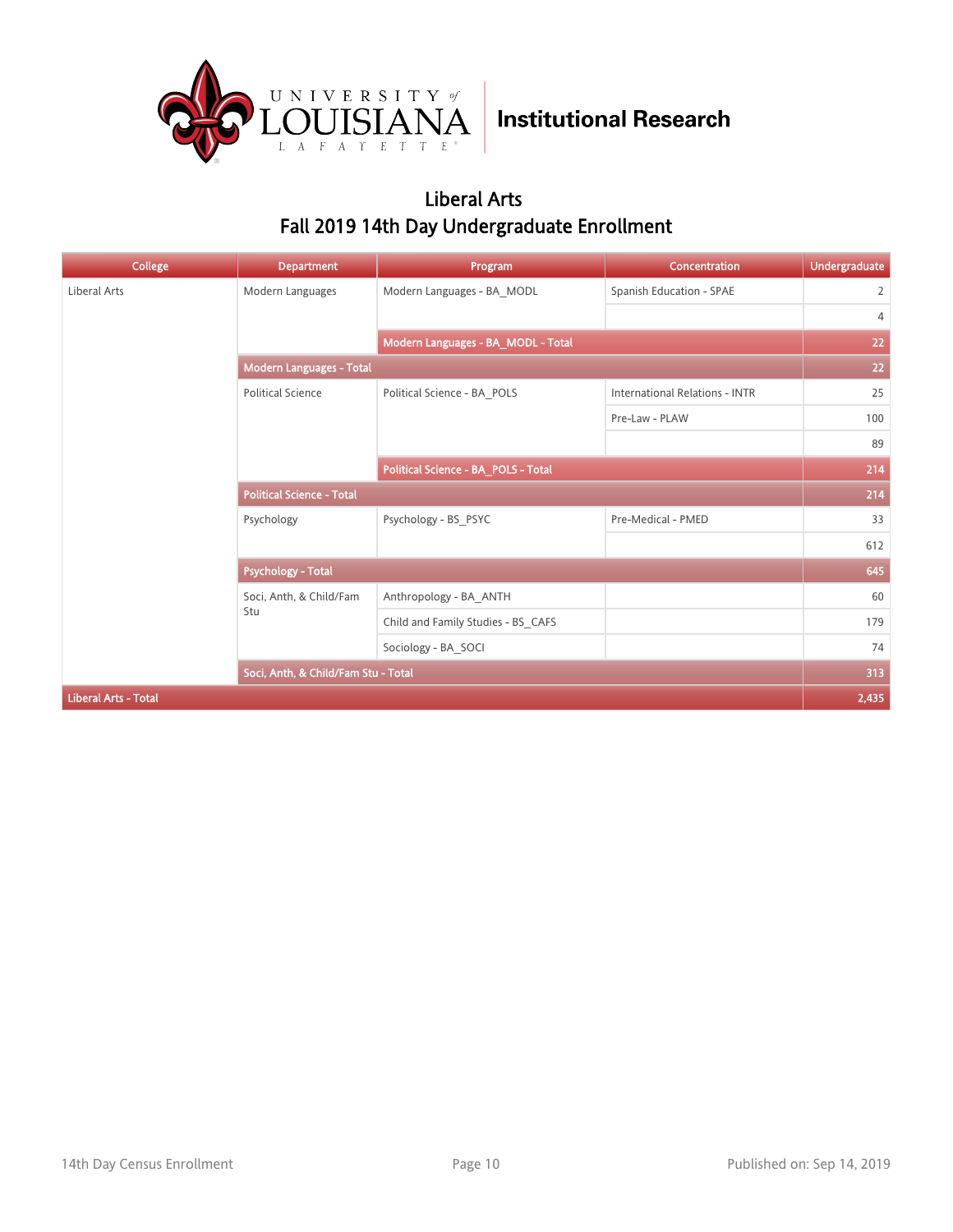

### Nursing & Allied Health Professions Fall 2019 14th Day Undergraduate Enrollment

| College                                                | <b>Department</b>                  | Program                                 | <b>Concentration</b> | <b>Undergraduate</b> |
|--------------------------------------------------------|------------------------------------|-----------------------------------------|----------------------|----------------------|
| Nursing & Allied Health                                | Allied Hlth Professions            | Dietetics - BS DIET                     |                      |                      |
| Professions                                            |                                    | Health Information Management - BS HIM  |                      | 112                  |
|                                                        |                                    | Health Services Administration - BS HSA |                      | 83                   |
|                                                        | Allied Hith Professions - Total    |                                         |                      | 196                  |
|                                                        | Nursing - Bachelors                | Nursing - BSN NURS                      |                      | 1,242                |
|                                                        |                                    | Nursing, Online RN to BSN - BSN RN2B    |                      | 630                  |
|                                                        | <b>Nursing - Bachelors - Total</b> |                                         |                      | 1,872                |
| <b>Nursing &amp; Allied Health Professions - Total</b> |                                    |                                         |                      | 2,068                |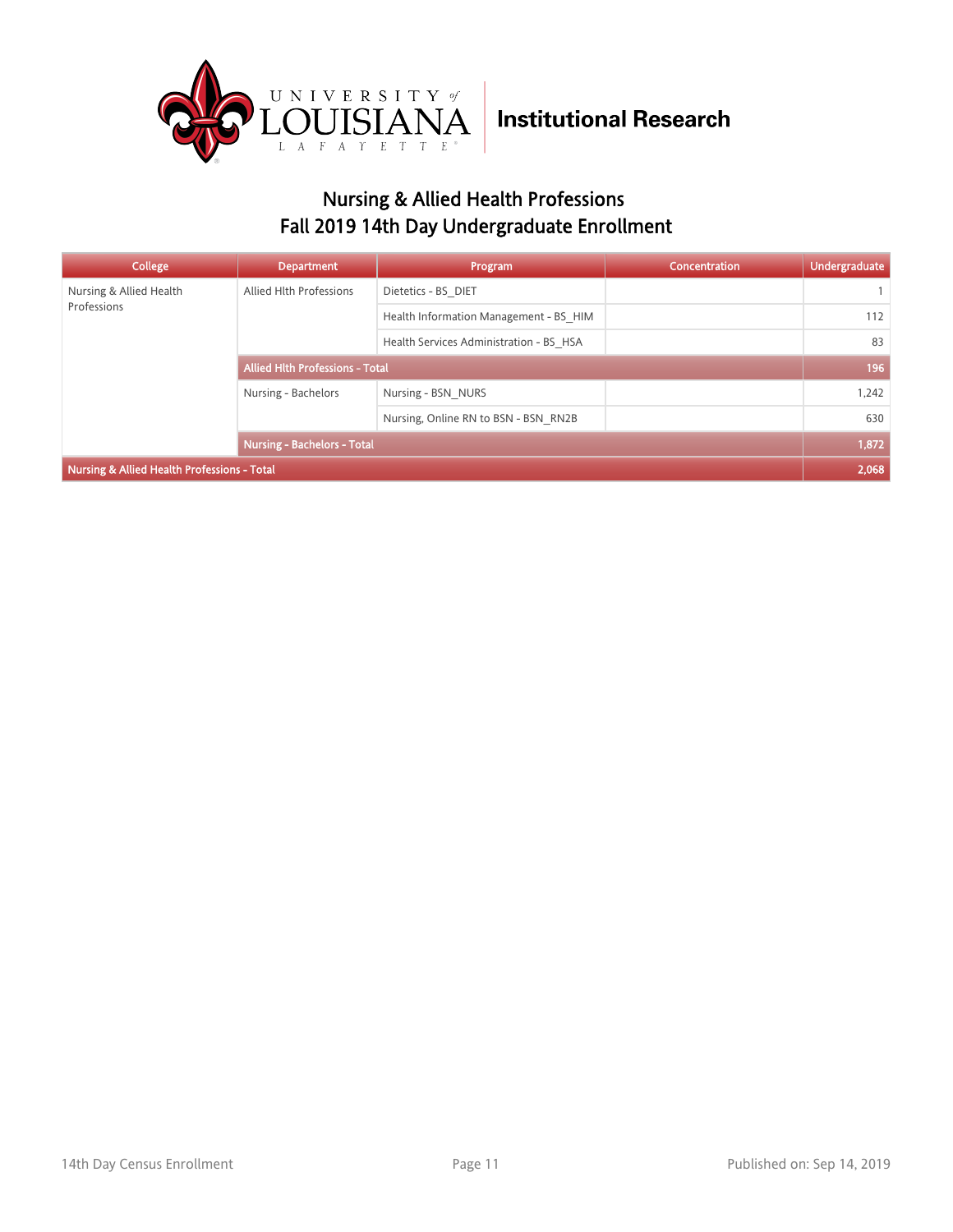

#### Sciences Fall 2019 14th Day Undergraduate Enrollment

| <b>College</b> | <b>Department</b>                       | Program                                 | Concentration                             | <b>Undergraduate</b> |
|----------------|-----------------------------------------|-----------------------------------------|-------------------------------------------|----------------------|
|                | <b>Biology and Microbiology</b>         | Biology - BS_BIOL                       | Ecology, Evolution& Marine Biol -<br>EEMB | 71                   |
|                |                                         |                                         | Medical & Allied Hlth Science - MEDA      | 318                  |
|                |                                         |                                         | Microbiology - MCBL                       | 42                   |
|                |                                         |                                         | Resource Biology /Biodiversity - RESC     | 6                    |
|                |                                         |                                         | Veterinary Bioscience - VETB              | 97                   |
|                |                                         |                                         |                                           | 401                  |
|                |                                         | Biology - BS_BIOL - Total               |                                           | 935                  |
|                | <b>Biology and Microbiology - Total</b> |                                         |                                           | 935                  |
|                | Chemistry                               | Chemistry - BS_CHEM                     |                                           | 157                  |
|                | <b>Chemistry - Total</b>                |                                         |                                           | 157                  |
|                | Computer Science                        | Computer Science - BS_CMPS              | Cognitive Science - COGS                  | $\overline{7}$       |
|                |                                         |                                         | Computer Engineering - CMPE               | 55                   |
|                |                                         |                                         | Information Techology - INFT              | 35                   |
|                |                                         |                                         | Pre-Major - PRE                           | $\overline{3}$       |
|                |                                         |                                         | Scientific Computing - SCIC               | 21                   |
|                |                                         |                                         | Video Game Design & Dev - VGDD            | 86                   |
|                |                                         |                                         |                                           | 337                  |
|                |                                         | Computer Science - BS_CMPS - Total      |                                           | 544                  |
|                | <b>Computer Science - Total</b>         |                                         |                                           | 544                  |
|                | <b>Environmental Science</b>            | Environmental Science - BS_ENVS         | Digital Geography - DIGI                  | 5                    |
|                |                                         |                                         | Environmental Quality - ENVQ              | 26                   |
|                |                                         |                                         | Soil & Water Conservation - CONV          | 23                   |
|                |                                         |                                         |                                           | 22                   |
|                |                                         | Environmental Science - BS_ENVS - Total |                                           | 76                   |
|                | <b>Environmental Science - Total</b>    |                                         |                                           | 76                   |
|                | Geology                                 | Geology - BS_GEOL                       |                                           | 57                   |
|                | <b>Geology - Total</b>                  |                                         |                                           | 57                   |
|                | Informatics                             | Informatics - BS_INFX                   | <b>Business Informatics - BUSI</b>        | 51                   |
|                |                                         |                                         | Cybersecurity - CYBR                      | 5                    |
|                |                                         |                                         | Health Informatics - HLTI                 | 15                   |
|                |                                         |                                         | Individualized Informatics - INDV         | 6                    |
|                |                                         |                                         | Interactive Media Technology - IMT        | 45                   |
|                |                                         |                                         | Systems Administration - SYSA             | 45                   |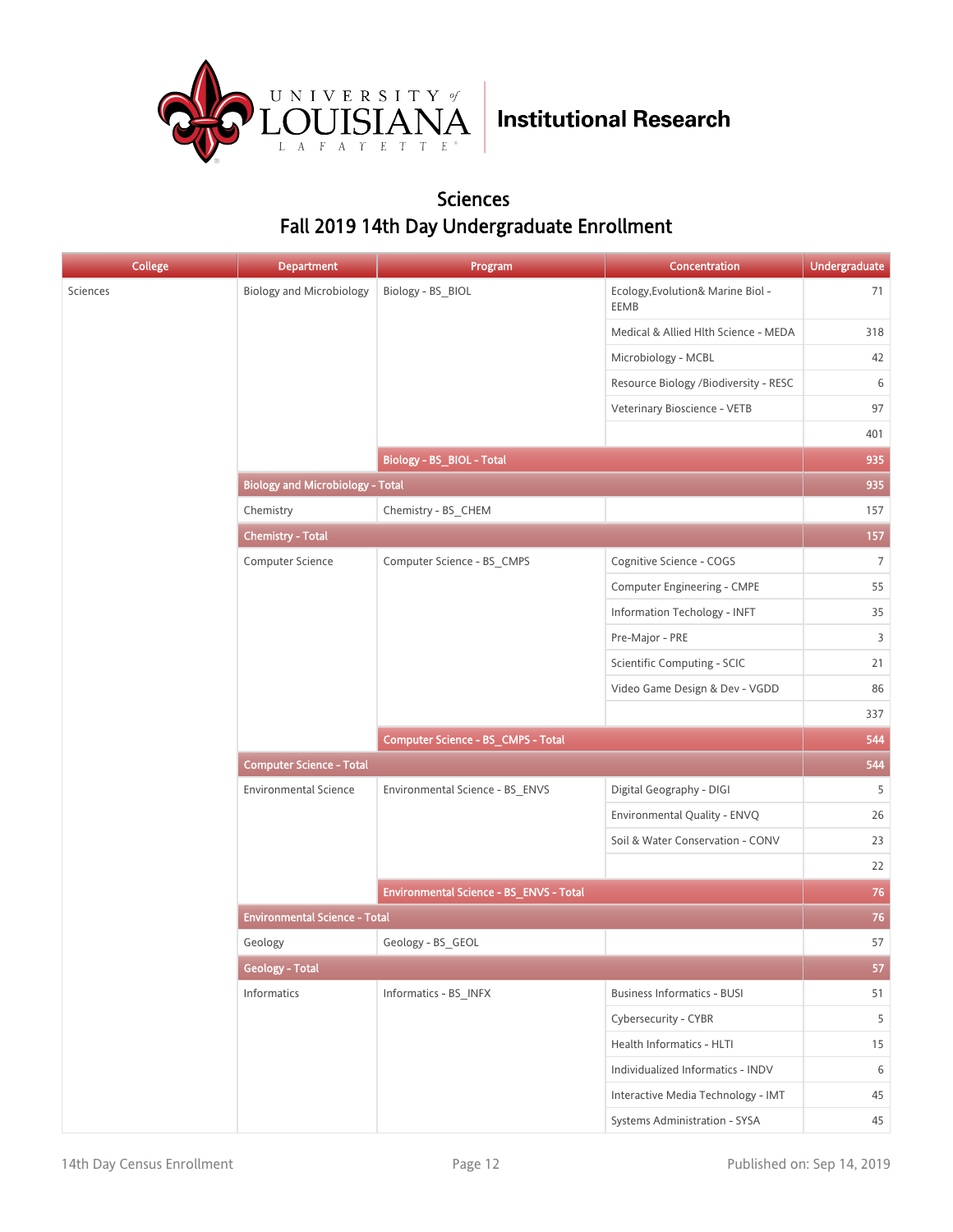

#### Sciences Fall 2019 14th Day Undergraduate Enrollment

| <b>College</b>          | <b>Department</b>          | Program                       | Concentration                     | <b>Undergraduate</b> |
|-------------------------|----------------------------|-------------------------------|-----------------------------------|----------------------|
| Sciences                | Informatics                | Informatics - BS INFX         |                                   | 28                   |
|                         |                            | Informatics - BS_INFX - Total |                                   | 195                  |
|                         | <b>Informatics - Total</b> |                               |                                   |                      |
|                         | <b>Mathematics</b>         | Mathematics - BS MATH         |                                   | 66                   |
|                         | <b>Mathematics - Total</b> |                               |                                   | 66                   |
|                         | Physics                    | Physics - BS_PHYS             | Computer Science - CSCO           | $\mathbf{1}$         |
|                         |                            |                               | Geology and Geophysics - GGCO     | $\overline{2}$       |
|                         |                            |                               | Pre-Allied Health - PHCO          | $\overline{2}$       |
|                         |                            |                               | <b>Traditional Physics - TPCO</b> | 17                   |
|                         |                            |                               |                                   | 12                   |
|                         |                            | Physics - BS_PHYS - Total     |                                   | 34                   |
|                         | <b>Physics - Total</b>     |                               |                                   | 34                   |
| <b>Sciences - Total</b> |                            |                               |                                   | 2,064                |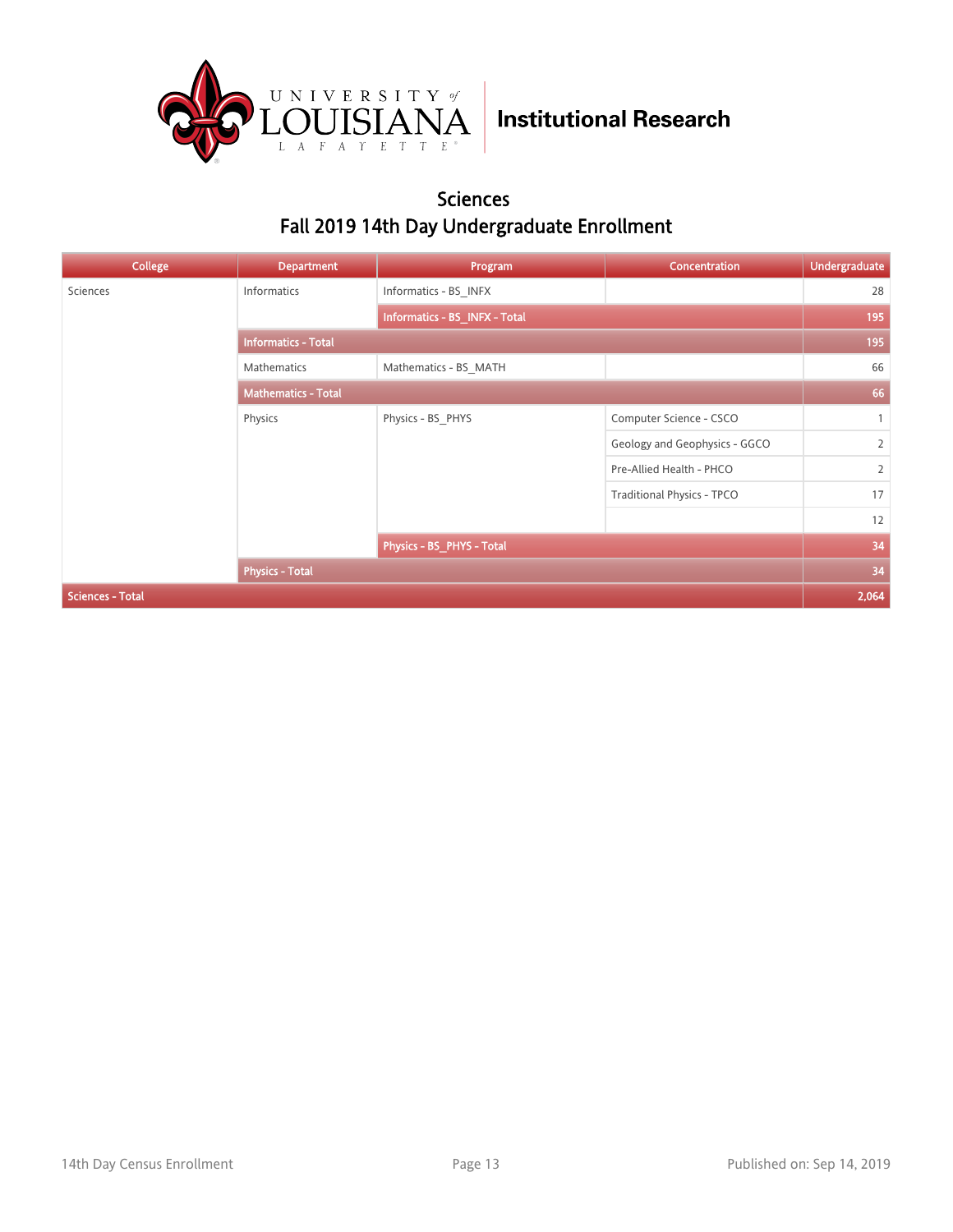

### University College Fall 2019 14th Day Undergraduate Enrollment

| College                           | <b>Department</b>                 | Program                           | <b>Concentration</b>                            | <b>Undergraduate</b> |
|-----------------------------------|-----------------------------------|-----------------------------------|-------------------------------------------------|----------------------|
| University College                | University College                | General Studies - BGS GS          | Gen Studies, Applied Sciences - GSAS            | 83                   |
|                                   |                                   |                                   | Gen Studies, Arts & Humanities -<br><b>GSAH</b> | 58                   |
|                                   |                                   |                                   | Gen Studies, Behavioral Sci - GSBS              | 224                  |
|                                   |                                   |                                   | Gen Studies, Business Studies - GSBC            | 64                   |
|                                   |                                   |                                   | Gen Studies, Natural Sciences - GSNS            | 48                   |
|                                   |                                   |                                   |                                                 | 71                   |
|                                   |                                   | General Studies - BGS_GS - Total  |                                                 | 548                  |
|                                   |                                   | General Studies - BGS GSO         | Gen Studies, Applied Sciences - GSAS            | 31                   |
|                                   |                                   |                                   | Gen Studies, Arts & Humanities -<br><b>GSAH</b> | 27                   |
|                                   |                                   |                                   | Gen Studies, Behavioral Sci - GSBS              | 109                  |
|                                   |                                   |                                   | Gen Studies, Business Studies - GSBC            | 6                    |
|                                   |                                   |                                   |                                                 | 20                   |
|                                   |                                   | General Studies - BGS_GSO - Total |                                                 | 193                  |
|                                   | <b>University College - Total</b> |                                   |                                                 | 741                  |
| <b>University College - Total</b> |                                   |                                   |                                                 | 741                  |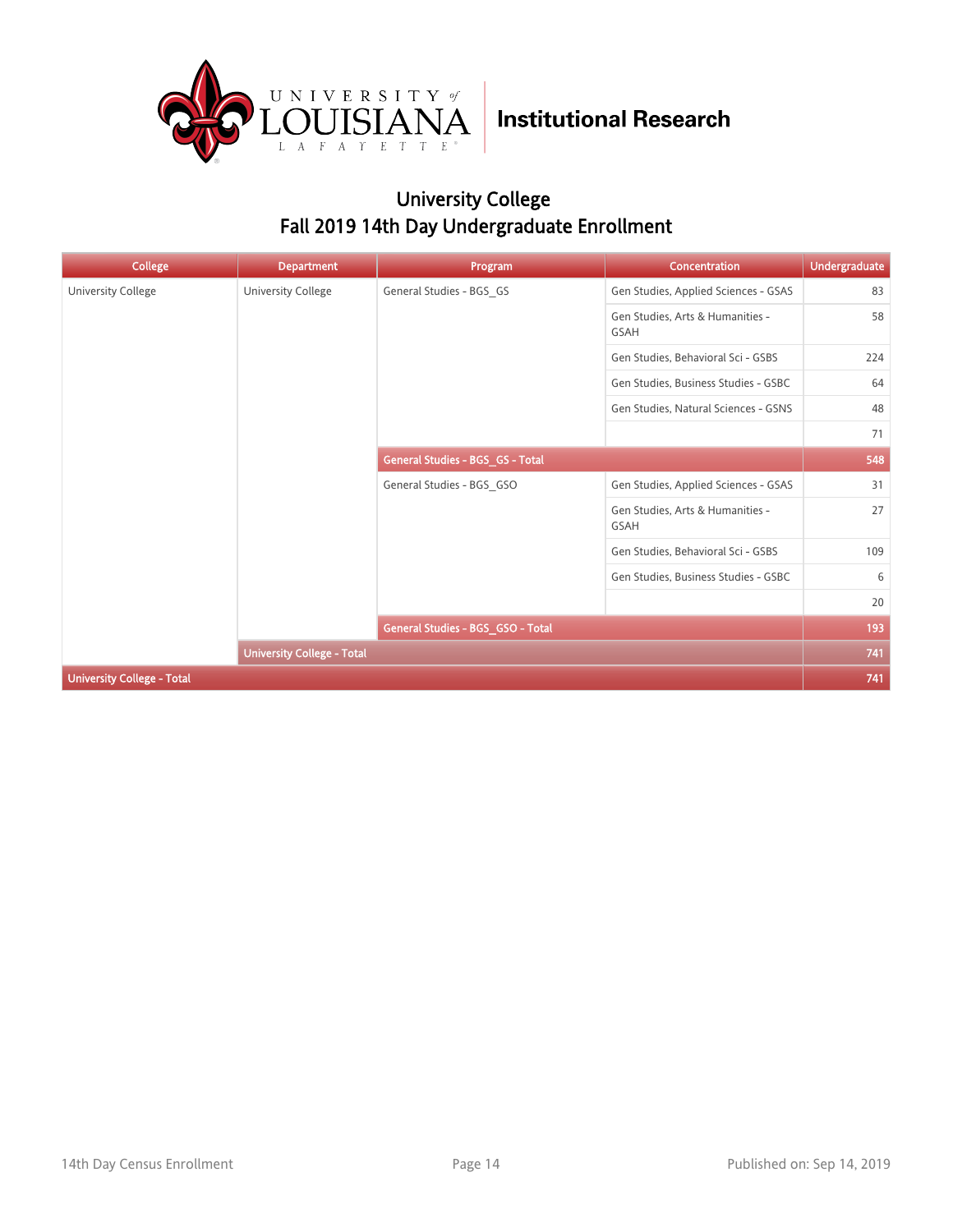

### Business Administration Fall 2019 14th Day Graduate Enrollment

| <b>College</b>                         | <b>Department</b>                      | Program                                           | Concentration                              | Graduate       |
|----------------------------------------|----------------------------------------|---------------------------------------------------|--------------------------------------------|----------------|
| <b>Business Administration</b>         | Accounting                             | Accounting - MS_ACCT                              |                                            | 11             |
|                                        | <b>Accounting - Total</b>              |                                                   |                                            | 11             |
|                                        | <b>Business Administration</b>         | Business Administration - GC CBUS                 |                                            | $\mathbf{1}$   |
|                                        |                                        | Business Administration - MBA MBA                 | <b>Business Administration - BUSA</b>      | 112            |
|                                        |                                        |                                                   | Entrepreneurship - ENTP                    | 11             |
|                                        |                                        |                                                   | Finance - FNAN                             | 24             |
|                                        |                                        |                                                   | Global Management - GMGT                   | 6              |
|                                        |                                        |                                                   | Hospitality Management - HMGT              | 1              |
|                                        |                                        |                                                   | Human Resource Management -<br><b>HRMG</b> | $10\,$         |
|                                        |                                        |                                                   | Project Management - PMGT                  | 13             |
|                                        |                                        |                                                   | Sales Leadership - SLDR                    | $\overline{2}$ |
|                                        |                                        |                                                   |                                            | 12             |
|                                        |                                        | <b>Business Administration - MBA_MBA - Total</b>  |                                            | 191            |
|                                        |                                        | <b>Business Administration - MBA_MBAO</b>         | <b>Business Administration - BUSA</b>      | 226            |
|                                        |                                        |                                                   | Entrepreneurship - ENTP                    | 34             |
|                                        |                                        |                                                   | Finance - FNAN                             | 103            |
|                                        |                                        |                                                   | Global Management - GMGT                   | 29             |
|                                        |                                        |                                                   | Hospitality Management - HMGT              | 12             |
|                                        |                                        |                                                   | Human Resource Management -<br><b>HRMG</b> | 87             |
|                                        |                                        |                                                   | Project Management - PMGT                  | 134            |
|                                        |                                        |                                                   | Sales Leadership - SLDR                    | 40             |
|                                        |                                        |                                                   |                                            | 3              |
|                                        |                                        | <b>Business Administration - MBA_MBAO - Total</b> |                                            | 668            |
|                                        |                                        | Health Care Administration - MBA HCA              |                                            | 28             |
|                                        |                                        | Health Care Administration - MBA_HCAO             |                                            | 127            |
|                                        | <b>Business Administration - Total</b> |                                                   |                                            | 1,015          |
| <b>Business Administration - Total</b> |                                        |                                                   |                                            | 1,026          |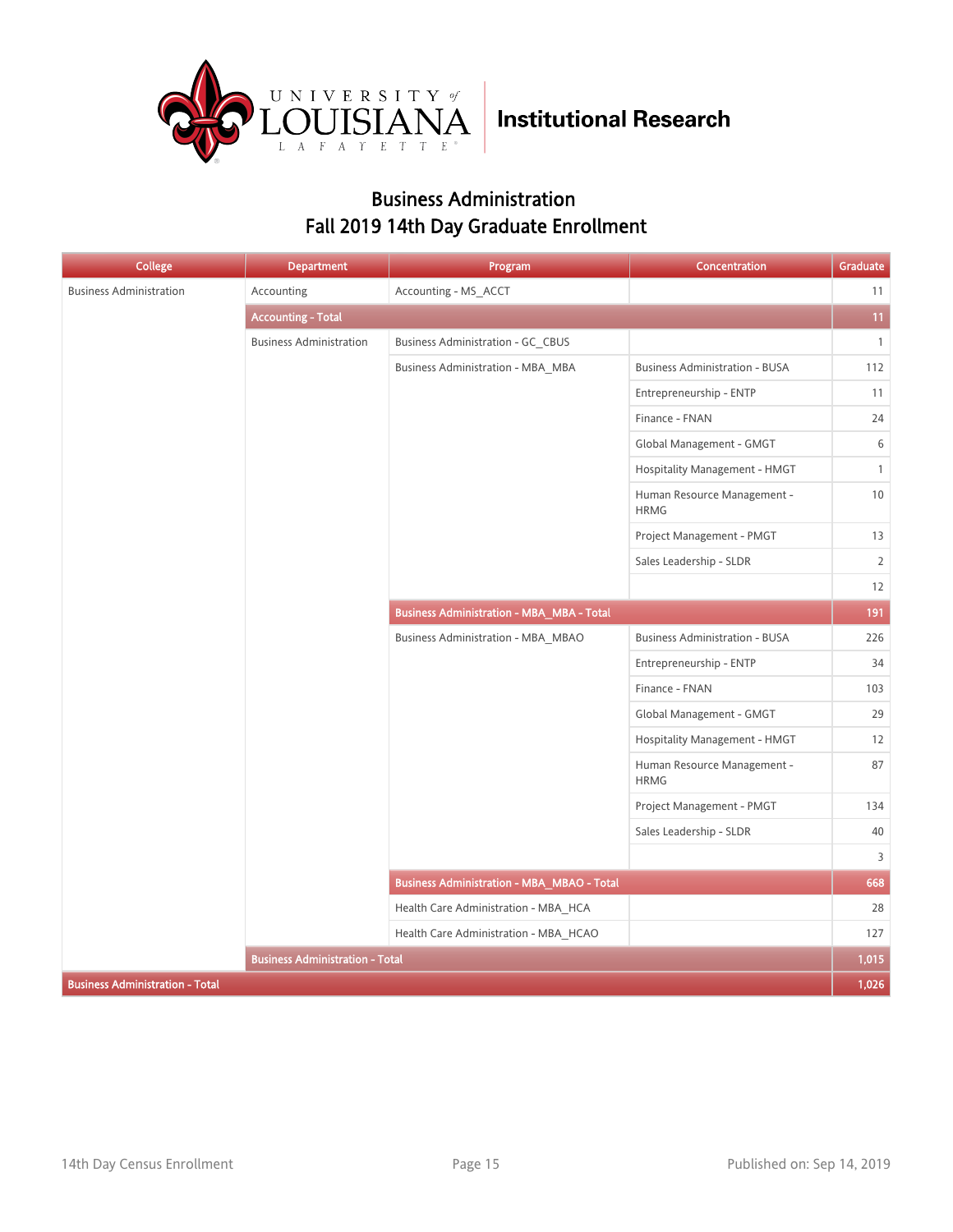

### Arts Fall 2019 14th Day Graduate Enrollment

| <b>College</b> | <b>Department</b>           | Program                  | Concentration | Graduate        |
|----------------|-----------------------------|--------------------------|---------------|-----------------|
| Arts           | Architecture                | Architecture - MARC ARCH |               | 32              |
|                | <b>Architecture - Total</b> |                          |               | 32 <sup>2</sup> |
|                | Music                       | Music - MM MUS           |               | 16              |
|                | <b>Music - Total</b>        |                          |               | 16 <sup>1</sup> |
| Arts - Total   |                             |                          |               | 48              |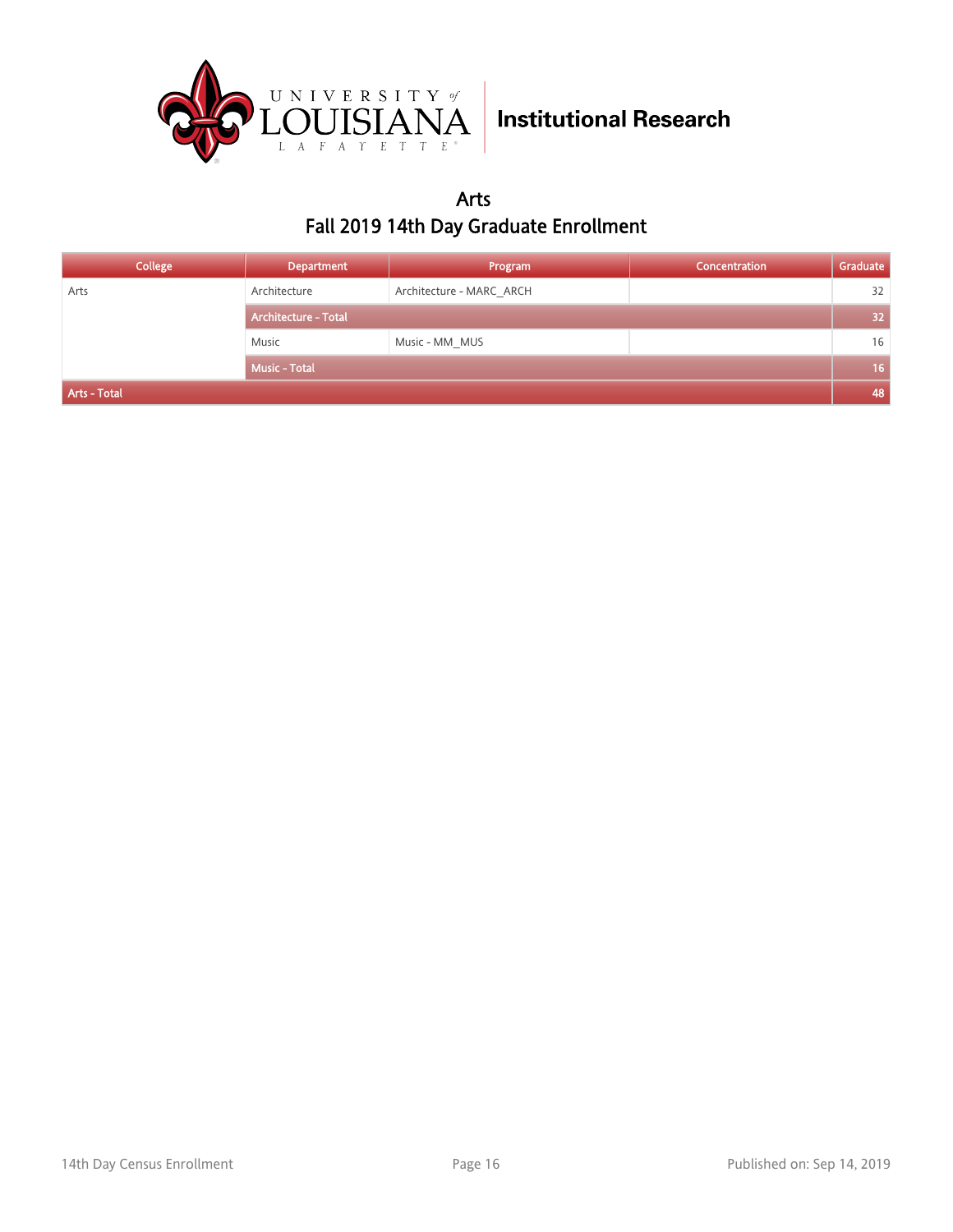

### Education Fall 2019 14th Day Graduate Enrollment

| <b>College</b>           | <b>Department</b>                           | Program                                        | <b>Concentration</b>                 | Graduate                 |  |
|--------------------------|---------------------------------------------|------------------------------------------------|--------------------------------------|--------------------------|--|
| Education                | <b>Counselor Education</b>                  | Counselor Education - MS COUE                  | Clinical Mental Health - CMH         | 27                       |  |
|                          |                                             |                                                | School & Clinical Mental Hlth - SCMH | $\overline{7}$           |  |
|                          |                                             |                                                | School Counseling - SC               | 6                        |  |
|                          |                                             |                                                |                                      | 32                       |  |
|                          |                                             | <b>Counselor Education - MS_COUE - Total</b>   |                                      | 72                       |  |
|                          | <b>Counselor Education - Total</b>          |                                                |                                      | $72\,$                   |  |
|                          | Curriculum & Instruction                    | Elem Ed & Spec Ed M/Mod Gr 1-5 -<br>MAT_ELEM   |                                      | 6                        |  |
|                          |                                             | Elementary Education Gr 1-5 - MAT_EDEL         | Elementary Education - EEDU          | $\mathbf{1}$             |  |
|                          |                                             |                                                | Elementary French Immersion - ELFI   | $\mathbf{1}$             |  |
|                          |                                             | Elementary Education Gr 1-5 - MAT EDEL - Total |                                      | $\overline{2}$           |  |
|                          |                                             | Instructional Coach - GC CICO                  |                                      | 5                        |  |
|                          |                                             | OL Curriculum & Instruction - MED EDCI         |                                      | 28                       |  |
|                          |                                             | Sec Ed & Spec Ed M/Mod Gr 6-12 -<br>MAT SCND   |                                      | $\overline{4}$           |  |
|                          |                                             | Special Ed: Gifted - MED GIFT                  |                                      | $\overline{\phantom{a}}$ |  |
|                          | <b>Curriculum &amp; Instruction - Total</b> |                                                |                                      |                          |  |
|                          | Foundations & Leadership                    | Educational Leadership - EDD EDLD              | Curriculum Leadership - CULD         | 8                        |  |
|                          |                                             |                                                | Exceptional Learner - EXLR           | 5                        |  |
|                          |                                             |                                                | Higher Education Admin - HIED        | 50                       |  |
|                          |                                             |                                                | K-12 - EK12                          | 47                       |  |
|                          |                                             | Educational Leadership - EDD_EDLD - Total      |                                      | 110                      |  |
|                          |                                             | Educational Leadership - MED EDLD              |                                      | 26                       |  |
|                          | <b>Foundations &amp; Leadership - Total</b> |                                                |                                      | 136                      |  |
|                          | Kinesiology                                 | Kinesiology - MS KNES                          | KN, Exercise & Sport Science - KESS  | 10                       |  |
|                          |                                             |                                                | KN, Hlth Prom, Rec & Sport Mg - KHRS | 13                       |  |
|                          |                                             |                                                |                                      | 3                        |  |
|                          |                                             | Kinesiology - MS KNES - Total                  |                                      | 26                       |  |
|                          | <b>Kinesiology - Total</b>                  |                                                |                                      | 26                       |  |
| <b>Education - Total</b> |                                             |                                                |                                      | 286                      |  |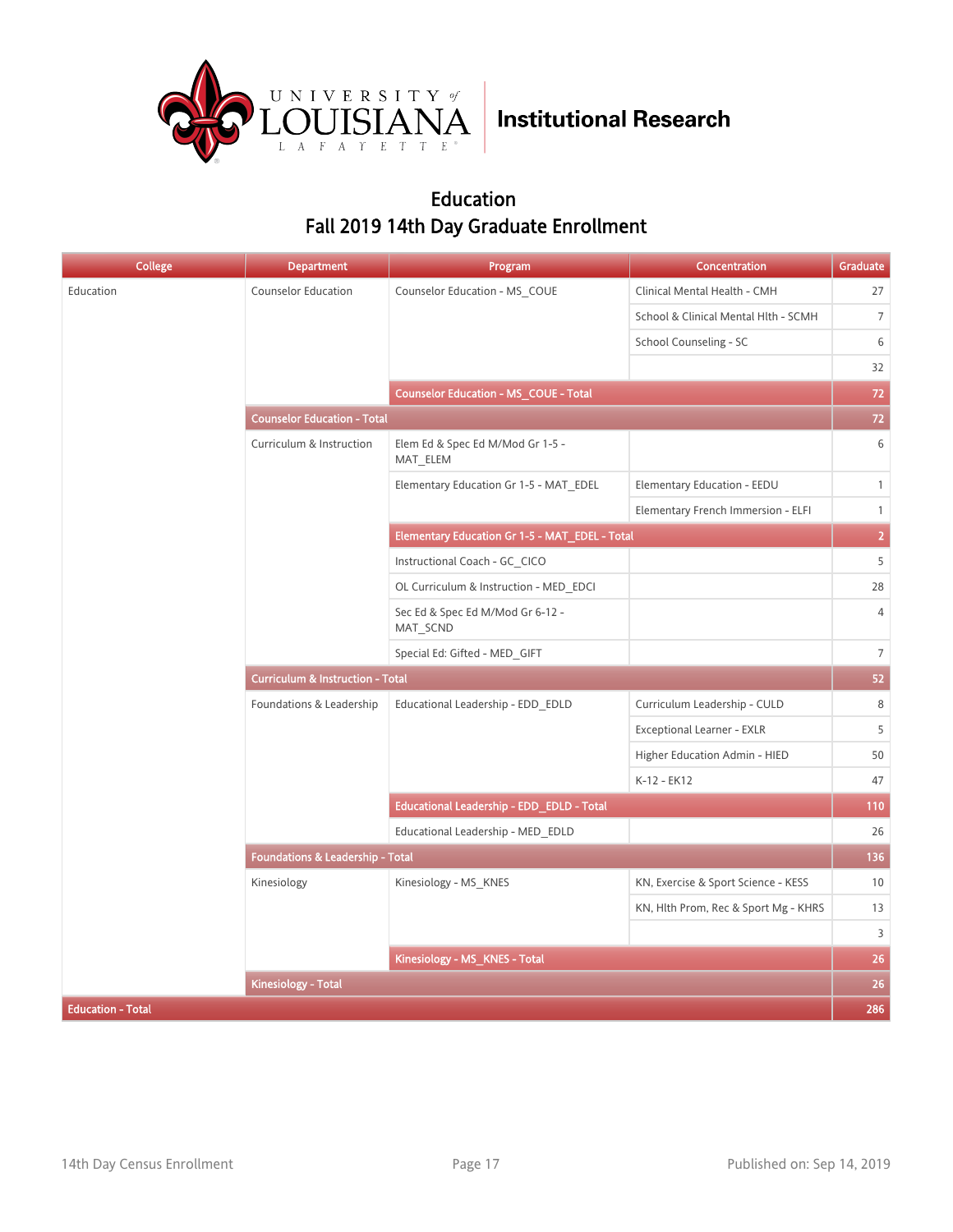

### Engineering Fall 2019 14th Day Graduate Enrollment

| College                    | <b>Department</b>                       | Program                                | Concentration                        | Graduate     |  |
|----------------------------|-----------------------------------------|----------------------------------------|--------------------------------------|--------------|--|
| Engineering                | Center for Advanced                     | Computer Engineering - MSCE CMPE       |                                      | $\mathbf{1}$ |  |
|                            | <b>CMPS</b>                             | Computer Engineering - PHD CMPE        |                                      | 25           |  |
|                            | <b>Center for Advanced CMPS - Total</b> |                                        |                                      |              |  |
|                            | Engineering                             | Engineering - MSE ENGR                 | Chemical Engineering - CHEE          | 8            |  |
|                            |                                         |                                        | Civil Engineering - CIVE             | 19           |  |
|                            |                                         |                                        | <b>Electrical Engineering - ELEE</b> | 4            |  |
|                            |                                         |                                        | Mechanical Engineering - MCHE        | 13           |  |
|                            |                                         |                                        | Petroleum Engineering - PETE         | 20           |  |
|                            |                                         | Engineering - MSE_ENGR - Total         |                                      | 64           |  |
|                            |                                         | Systems Engineering - PHD SYSE         | Chemical Engineering - CHEE          | 17           |  |
|                            |                                         |                                        | Civil Engineering - CIVE             | 13           |  |
|                            |                                         |                                        | <b>Electrical Engineering - ELEE</b> | 9            |  |
|                            |                                         |                                        | Mechanical Engineering - MCHE        | 13           |  |
|                            |                                         |                                        | Petroleum Engineering - PETE         | 17           |  |
|                            |                                         | Systems Engineering - PHD_SYSE - Total |                                      | 69           |  |
|                            | <b>Engineering - Total</b>              |                                        |                                      | 133          |  |
|                            | <b>Industrial Technology</b>            | Systems Technology - MS STEC           |                                      | 14           |  |
|                            | <b>Industrial Technology - Total</b>    |                                        |                                      | 14           |  |
| <b>Engineering - Total</b> |                                         |                                        |                                      | 173          |  |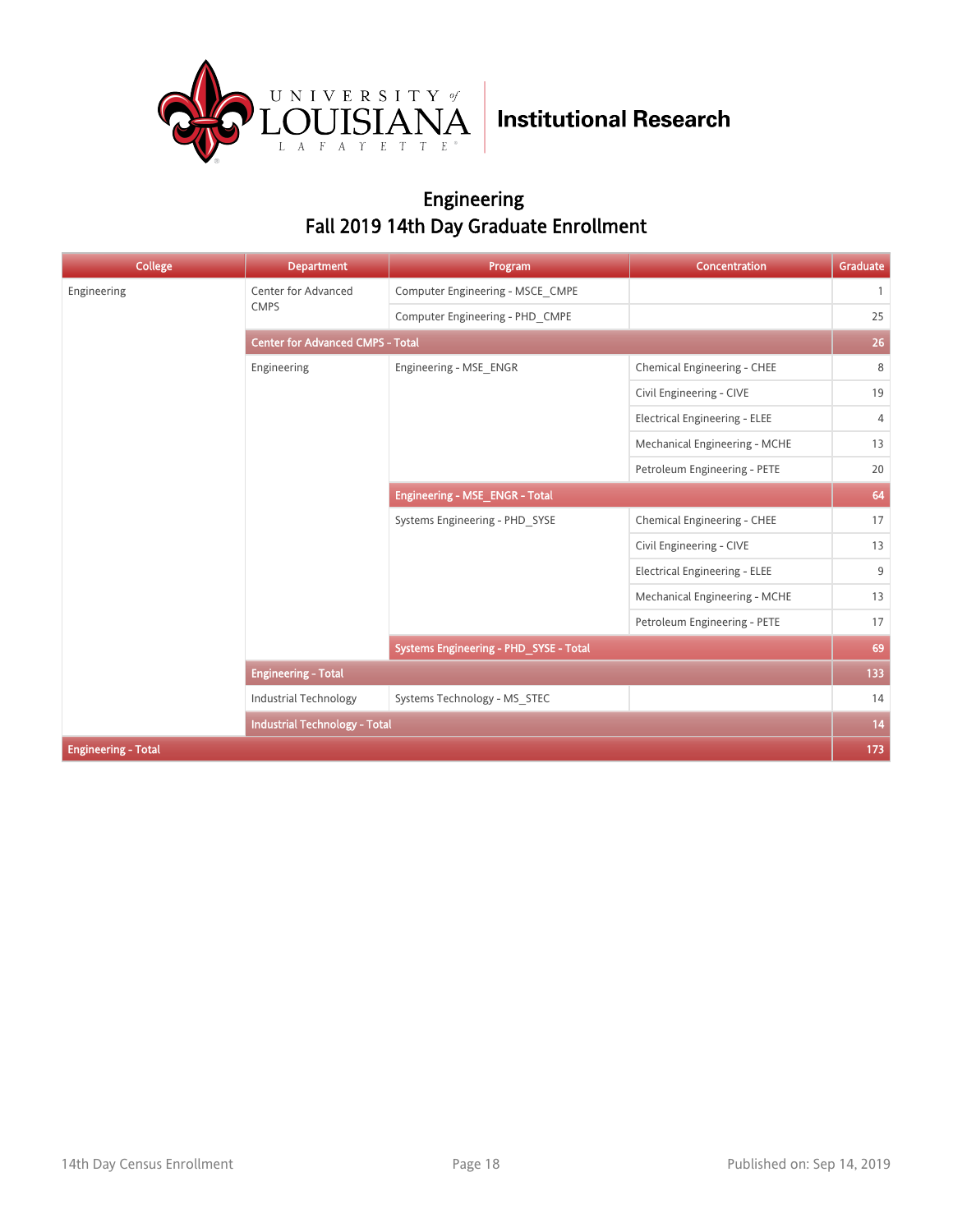

### Graduate School Fall 2019 14th Day Graduate Enrollment

| College                 | <b>Department</b>              | Program                         | Concentration | Graduate        |
|-------------------------|--------------------------------|---------------------------------|---------------|-----------------|
| Graduate School         | Graduate School                | <b>ENTREE Program - ND ENTR</b> |               | 15              |
|                         |                                | Master's Plus 30 - ND M30       |               | $\mathbf{2}$    |
|                         | <b>Graduate School - Total</b> |                                 |               | 17 <sub>2</sub> |
| Graduate School - Total |                                |                                 |               |                 |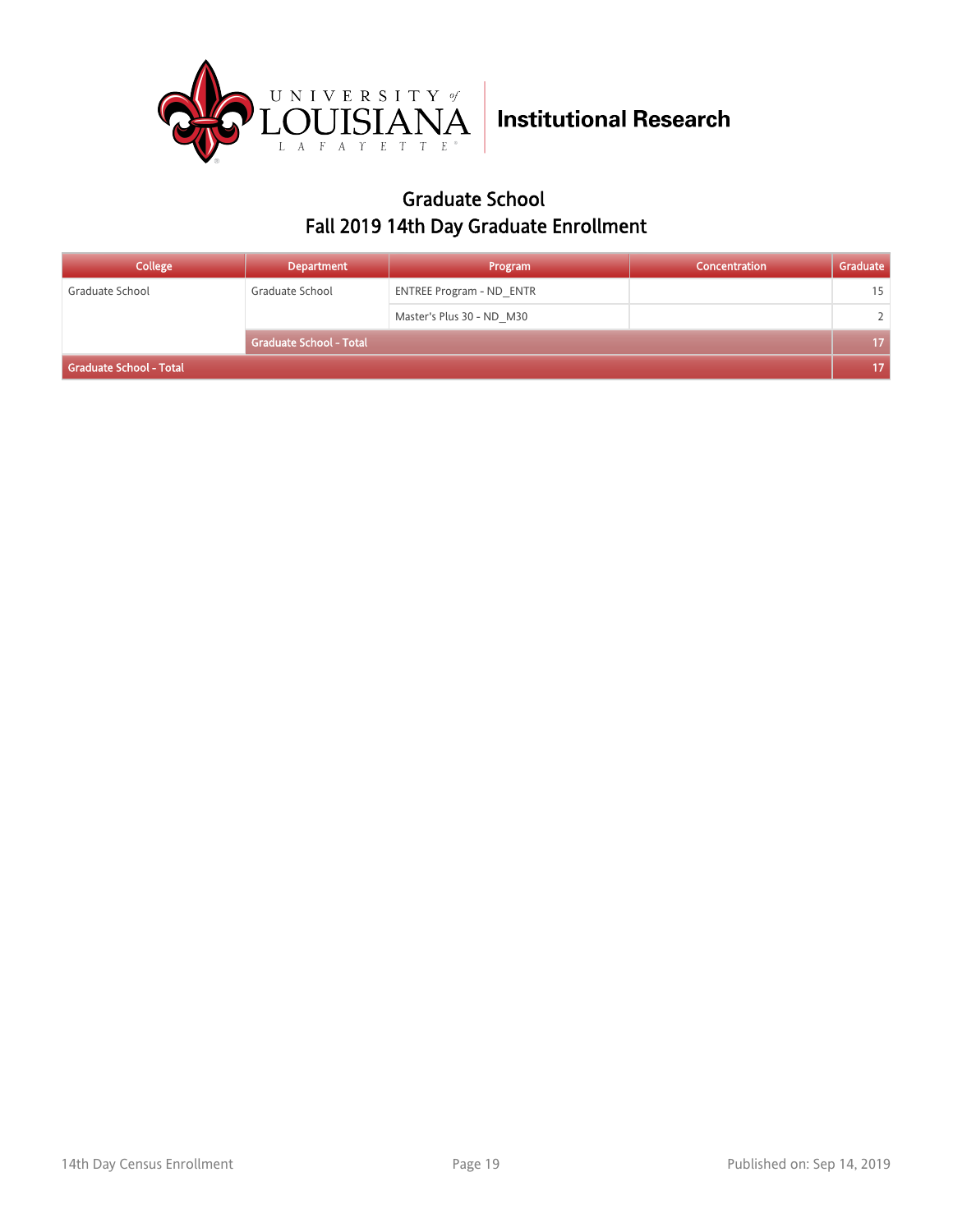

### Liberal Arts Fall 2019 14th Day Graduate Enrollment

| College                     | <b>Department</b>                      | Program                                  | Concentration | Graduate     |  |  |
|-----------------------------|----------------------------------------|------------------------------------------|---------------|--------------|--|--|
| Liberal Arts                | Communication                          | Communication - MS_CMCN                  |               | 44           |  |  |
|                             | <b>Communication - Total</b>           |                                          |               | 44           |  |  |
|                             | <b>Communicative Disorders</b>         | Applied Language & Speech Sci - PHD ALSS |               | 23           |  |  |
|                             |                                        | Speech Pathology and Audiology - MS CODI |               | 66           |  |  |
|                             | <b>Communicative Disorders - Total</b> |                                          |               |              |  |  |
|                             | Criminal Justice                       | Criminal Justice - MS CJUS               |               | 9            |  |  |
|                             | <b>Criminal Justice - Total</b>        |                                          |               |              |  |  |
|                             | English                                | English - MA ENGL                        |               | 28           |  |  |
|                             |                                        | English - PHD ENGL                       |               | 71           |  |  |
|                             |                                        | Professional Writing - GC CPW            |               | $\mathbf{1}$ |  |  |
|                             |                                        | TESOL - GC CTSL                          |               | $\mathbf{1}$ |  |  |
|                             | <b>English - Total</b>                 |                                          |               |              |  |  |
|                             | History, Geography, & Phil             | History - MA HIST                        |               | 18           |  |  |
|                             | History, Geography, & Phil - Total     |                                          |               | $18$         |  |  |
|                             | Modern Languages                       | Francophone Studies - PHD FS             |               | 12           |  |  |
|                             |                                        | French - MA FREN                         |               | 6            |  |  |
|                             | <b>Modern Languages - Total</b>        |                                          |               | 18           |  |  |
|                             | Psychology                             | Psychology - MS_PSYC                     |               | 44           |  |  |
|                             | <b>Psychology - Total</b>              |                                          |               | 44           |  |  |
| <b>Liberal Arts - Total</b> |                                        |                                          |               | 323          |  |  |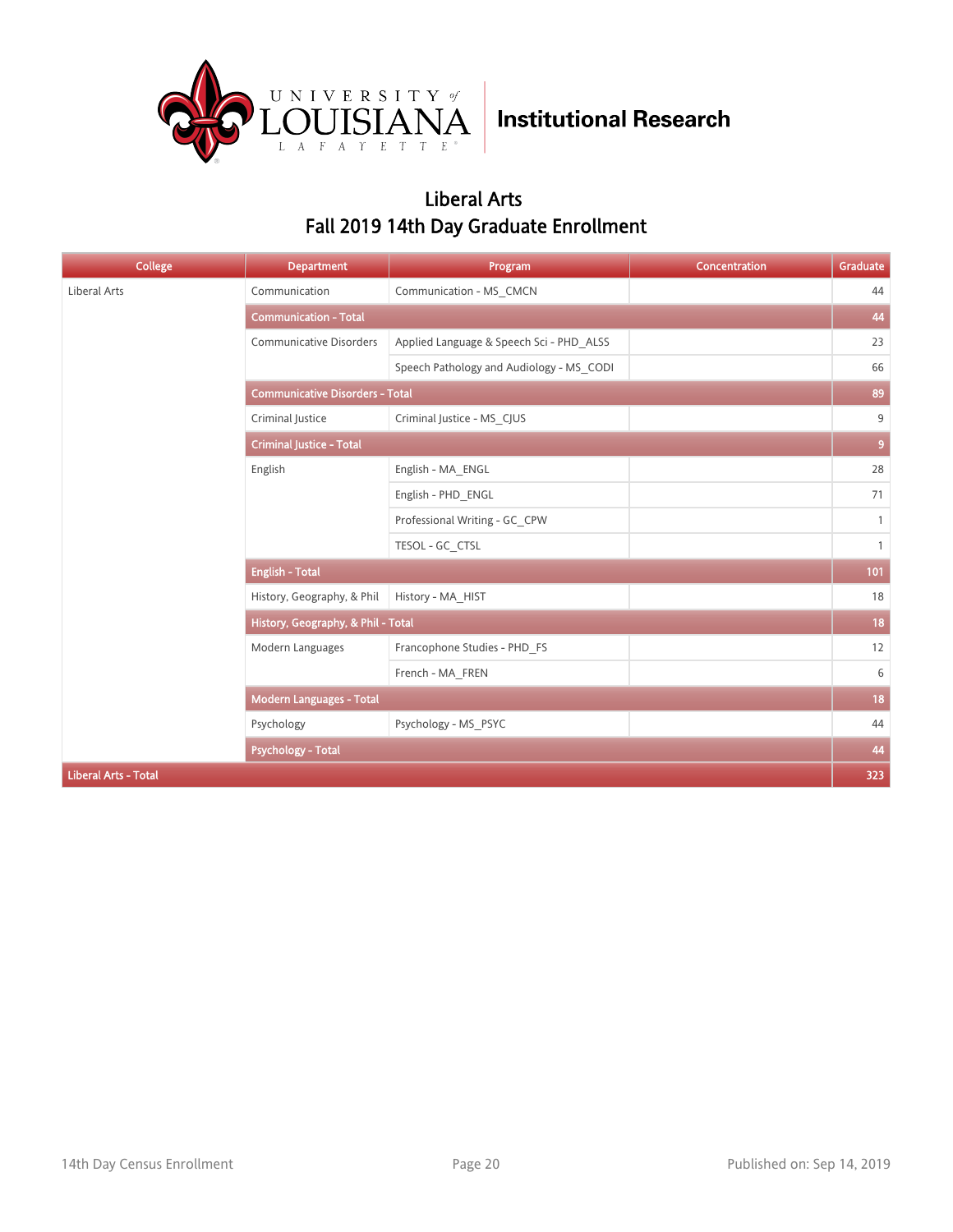

### Nursing & Allied Health Professions Fall 2019 14th Day Graduate Enrollment

| College                                     | <b>Department</b>                 | Program                    | Concentration                   | Graduate       |
|---------------------------------------------|-----------------------------------|----------------------------|---------------------------------|----------------|
| Nursing & Allied Health<br>Professions      | Nursing - Graduate                | Nursing - MSN NURS         | Family Nurse Practitioner - FNP | 114            |
|                                             |                                   |                            | Nurse Educator - NEDU           | $\overline{7}$ |
|                                             |                                   | Nursing - MSN NURS - Total |                                 | 121            |
|                                             |                                   | Nursing Practice - DNP NP  |                                 | 25             |
|                                             | <b>Nursing - Graduate - Total</b> |                            |                                 | 146            |
| Nursing & Allied Health Professions - Total |                                   |                            |                                 |                |